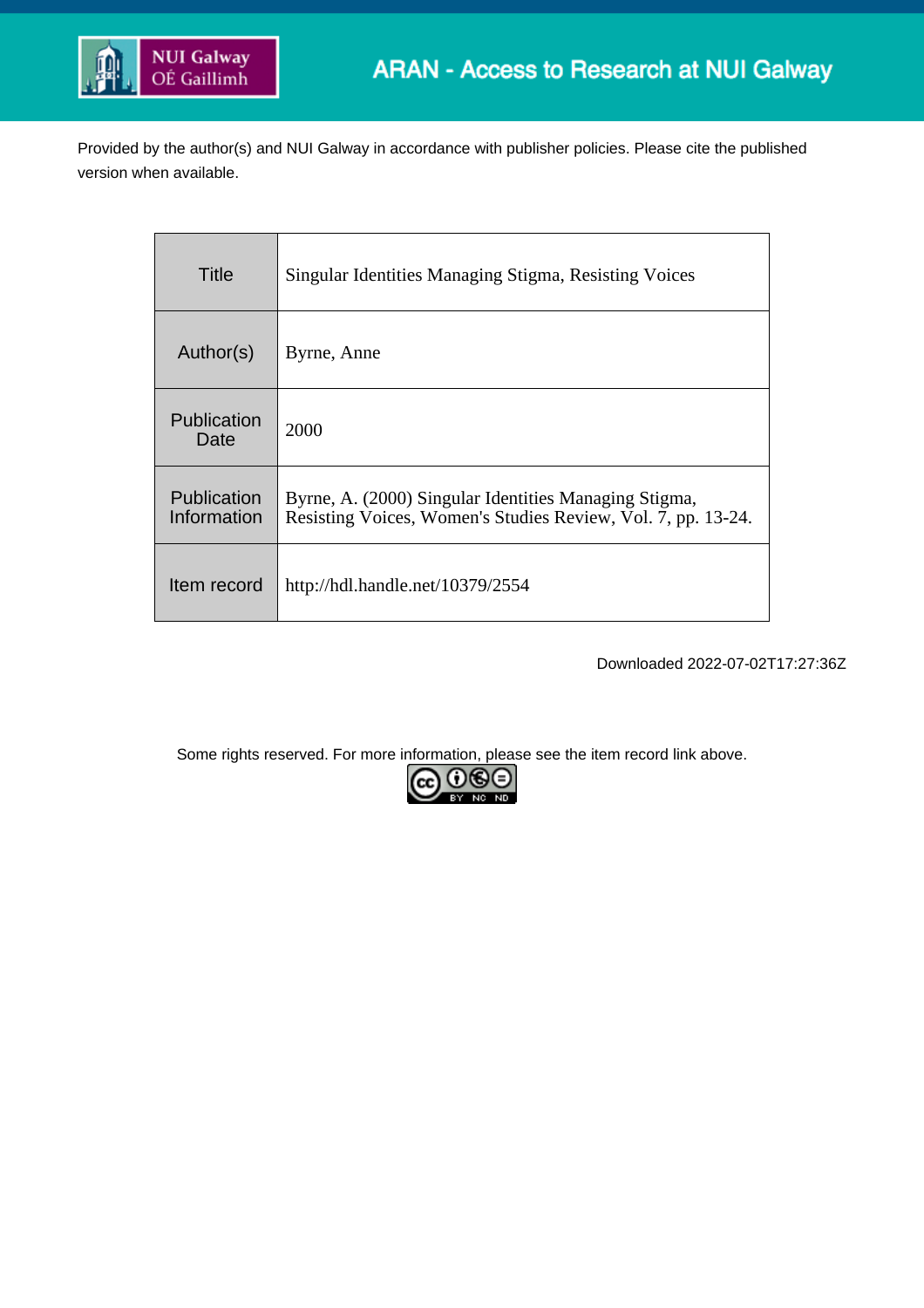# SINGULAR IDENTITIES: MANAGING STIGMA, RESISTING VOICES Article Published in *Women's Studies Review*, Vol. 7, 2000, pp. 13-24. Also foud at<http://www.medusanet.ca/singlewomen/>

# Anne Byrne National University of Ireland, Galway

This paper argues that single women are stigmatised in contemporary Irish society and that this is particularly evident in people's everyday interactions with single women. Stigmatising interactions are apparent in relation to singleness itself, marital status, the bearing of children and sexuality, indicating the pervasiveness of heterosexual, familistic ideologies in Irish society. The paper describes a set of stigma management strategies deployed by women in response to single stigma. Within these responses, emerging forms of resistance to dominant ideologies of womanhood are evident in women's explanations of 'why I am single'.

#### *Introduction*

To be single remains an unacceptable and discreditable social identity in contemporary Irish society.[1](#page-3-0) This is not a viewpoint which remains hidden, but is present in others' routine interactions with single women. Single women are aware that singleness is a discreditable status and work to manage interaction in this context. The discreditable aspects of singleness are concerned with marital status, reproductive behaviour and sexuality, core attributes of female gender identity in a familistic society.<sup>[2](#page-3-1)</sup> This paper examines a set of stigma management strategies deployed by women in response to single stigma.

The stigmatisation of singleness as a social identity for women endorses traditional gender relations and frames a strong ideological setting in which conceptions of womanhood as heterosexual, married and reproductive are favoured. This poses an onerous challenge for women 'who do otherwise'. Not being valued in the public space has consequences for everyday interaction with others and for claiming personhood and adulthood. Drawing on in‐depth interviews with thirty single women on the topic of singleness, I provide evidence of the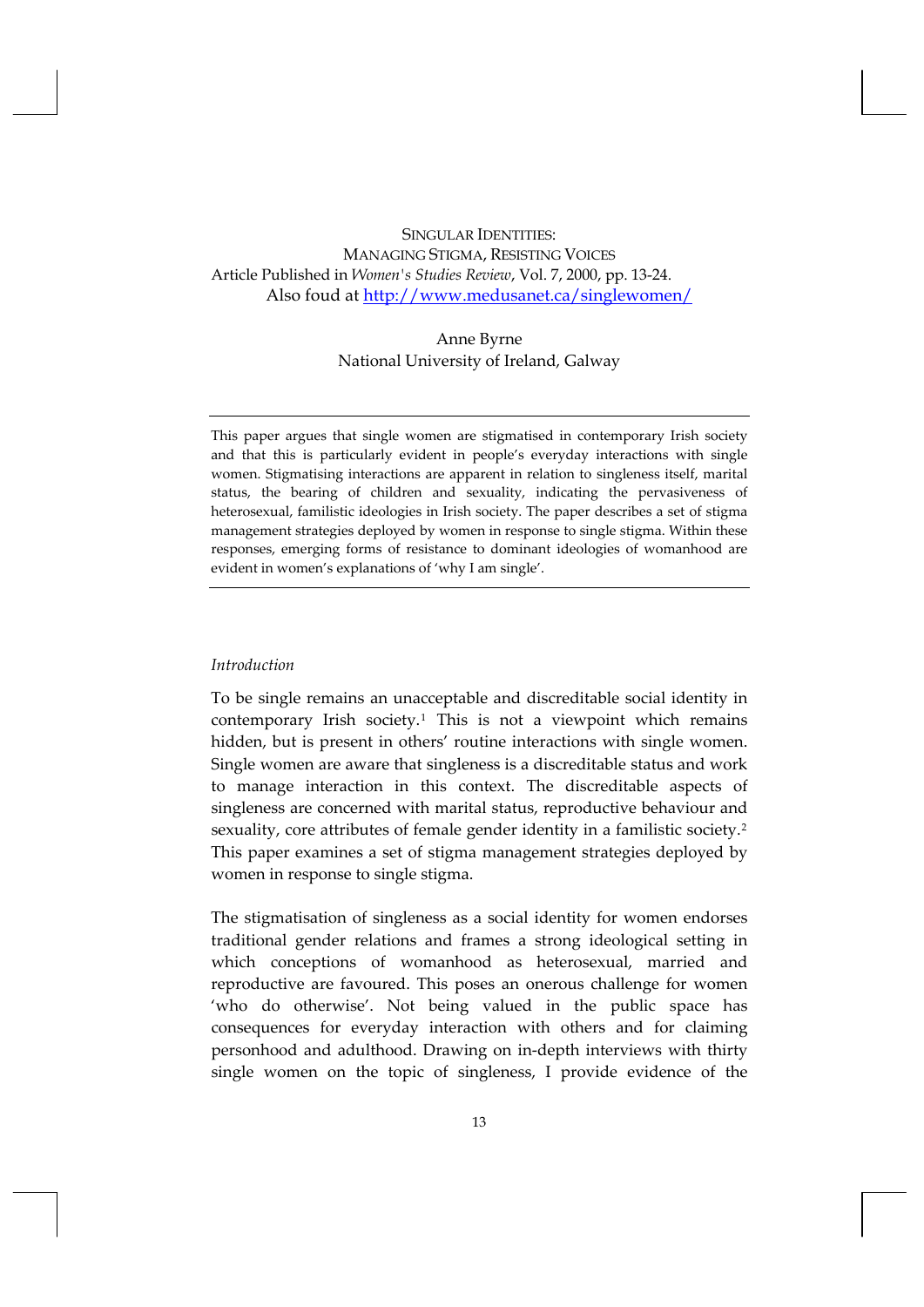stigmatising interactions of others and outline single women's responses.<sup>[3](#page-3-2)</sup> Stigma management strategies allow social interaction to proceed and are effective as a basis for individual action. Stigma management is not usually considered as a basis for a collective challenge to a dominant ideology (in this instance, familism), but resistance to patriarchal, gendered identities can be discerned in women's explanations of 'why I am single'. Paying attention to women's narrative accounts as they speak from the experience of a stigmatised location, reveals resistance at work.

#### *Stigma*

Groups of people are stigmatised on the basis that they share social or personal characteristics which cause others to exclude them from normal social interaction. The characteristics are regarded as problematic in that they disrupt the basis of expected behaviour. Though stigmatised persons may not have behaved in an offensive manner, nor usually transgressed major social norms, the mark of the stigma will dominate their relationships, with intimates, with acquaintances and those not known to them. The consequences of stigma for social interaction is key to Goffman's work. He observed that persons with a stigma have similar learning experiences and changes in self‐concept, described as a 'moral career' in which the stigmatised person first learns the identity beliefs of normal society and then learns the consequences for themselves of being stigmatised. Stigma is an 'undesired differentness' from what is anticipated, it 'intrudes into interaction' causing others to avoid or turn away from persons with a stigmatising attribute.<sup>[4](#page-3-3)</sup> A person's acceptability is in doubt as is her adult status and in extreme instances an individual's humanness can be questioned. Understanding stigma shows up the significance of social identity for self-identity: the process of stigmatisation, individual feelings of stigma and the responses to being stigmatised are important in this regard.<sup>[5](#page-3-4)</sup>

Goffman describes conversational encounters between 'normals' and 'stigmatised' as '... one of the primal scenes of sociology when the causes and effects of stigma must be directly confronted by both sides'.<sup>[6](#page-4-0)</sup> His concern with 'mixed contacts' illustrates the function of stigma in eliciting support for society and identity norms from those very people who are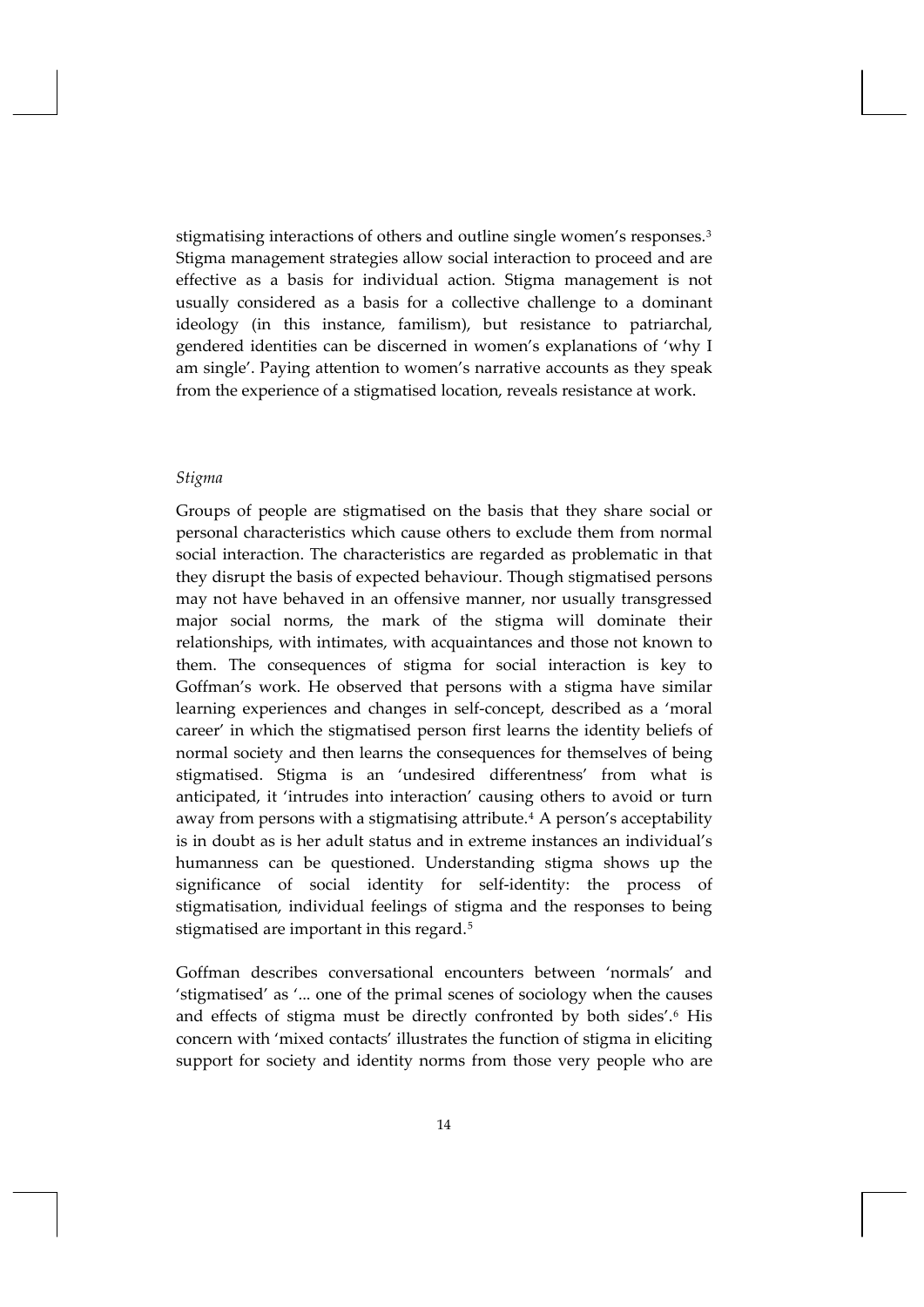<span id="page-3-0"></span>excluded and not supported by normal society. He sought to demonstrate the extent to which stigmatised persons learned the process of stigma management, easing tensional interaction for 'normals'. Goffman differentiated between those whose stigma was obvious or known about (the discredited) and those whose stigma was as yet unknown or not visible (the discreditable). The latter group, he argued, in conversation with 'normals', were conscious of managing information about themselves which might reveal them as discredited persons. A person possessing a potentially discrediting attribute is 'situation conscious', aware of the consequences for acceptance of disclosure of information that may discredit her or him in the presence of others. Goffman's concern with 'mixed contacts' illustrates the function of stigma in eliciting support for identity norms from those very people who are excluded by 'normal' society. He sought to demonstrate the extent to which stigmatised persons learned the process of stigma management, easing tensional interaction for 'normals'. Goffman's account highlights the potency of the discreditable attribute in forming stereotypical representations of an individual, despite other attributes she/he may possess, thus constraining social interaction.

<span id="page-3-3"></span><span id="page-3-2"></span><span id="page-3-1"></span>The strain of controlling information about one's identity and being constantly on guard for discreditable moments arguably affects one's relationship with others. Goffman shows that all of the adjustment in interaction falls to the stigmatised, while normals remain undisturbed in their identity beliefs. The stigmatised become most adept in social encounters, having learned the process of stigmatisation and being constantly exposed to the painful consequences of possessing stigmatising attributes. Managing information about the self (passing) and easing social interaction (covering) are two strategies identified by Goffman as aspects of stigma management. These strategies are utilised on a regular basis by women in the present study.

### <span id="page-3-4"></span>*Singular Stigma*

I asked participants if there are situations in which women feel uncomfortable or self‐conscious about being single. All effortlessly describe a variety of encounters in family, work and public settings in which women feel singleness influences how others perceive and interact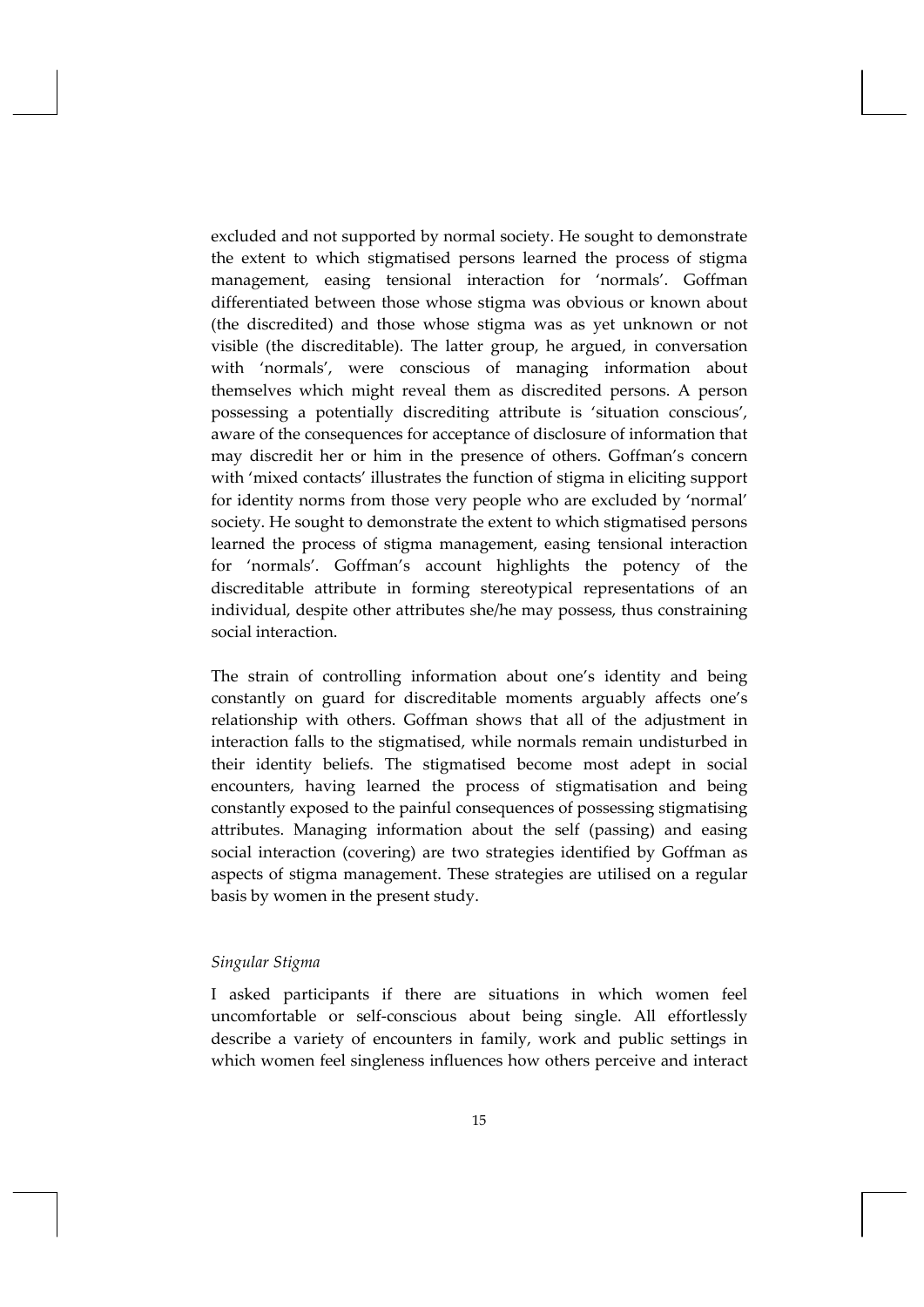<span id="page-4-1"></span><span id="page-4-0"></span>with them. Women believe that being single excludes them from the rest of society, describing themselves as 'outsiders looking in'. Critically, irrespective of age, income, education, occupation, home‐ownership, socio‐economic status, presence or absence of a partner or network of friends, whether caring for a parent or other person, all talk about the presence and experience of single stigma in their lives. Three different groups of women participated in the study: career women, women caring for a dependent relative/adult and women who are actively seeking an intimate, sexual partner. All of the women could provide an account of feeling 'different', being excluded or being treated in a less advantageous manner compared to married people or men, because they are single. Women's social identities either as 'Career Women', 'Carers' or 'Partner‐ Seekers' looking for 'Mr Right' are not sufficient to overcome single stigma.

<span id="page-4-3"></span><span id="page-4-2"></span>For Career Women, 'having an extraordinary career' and acting outside the married/reproductive role, though crucial in other respects, is not a sufficiently robust strategy to combat stigmatisation. Carers, though providing long‐term, essential support to families, say they are continually reminded of their singleness and that caring does not off‐set or neutralise the stigmatising consequences of singleness. Partner‐Seekers are more aware of single stigma than others and are highly 'situation conscious', working to alter their stigmatised single status. Despite women's claimed social identities, the fact of not marrying, of not being heterosexually coupled, of not being in a relationship with a man remains consequential for women in contemporary Irish society. Favoured social identities for women continue to be based on heterosexuality, marriage, and motherhood. These are identities based on womanhood in dependent relationship with others: they are not based on conceptions of womanhood as independent and autonomous, i.e. as a 'singular' woman.

The theme of feeling isolated and being excluded by couples is reiterated by single women who explain the reluctance of others to include them in social gatherings. Because they are not partnered, they do not 'fit in' or they lack shared interests with friends who are no longer single. Women's singleness is the problem. It is perceived by others as a problematic status and women are consequentially left out and leave themselves out of family and coupled gatherings. Trying to understand her exclusion and why she is not invited by couples to social gatherings, Susan says that,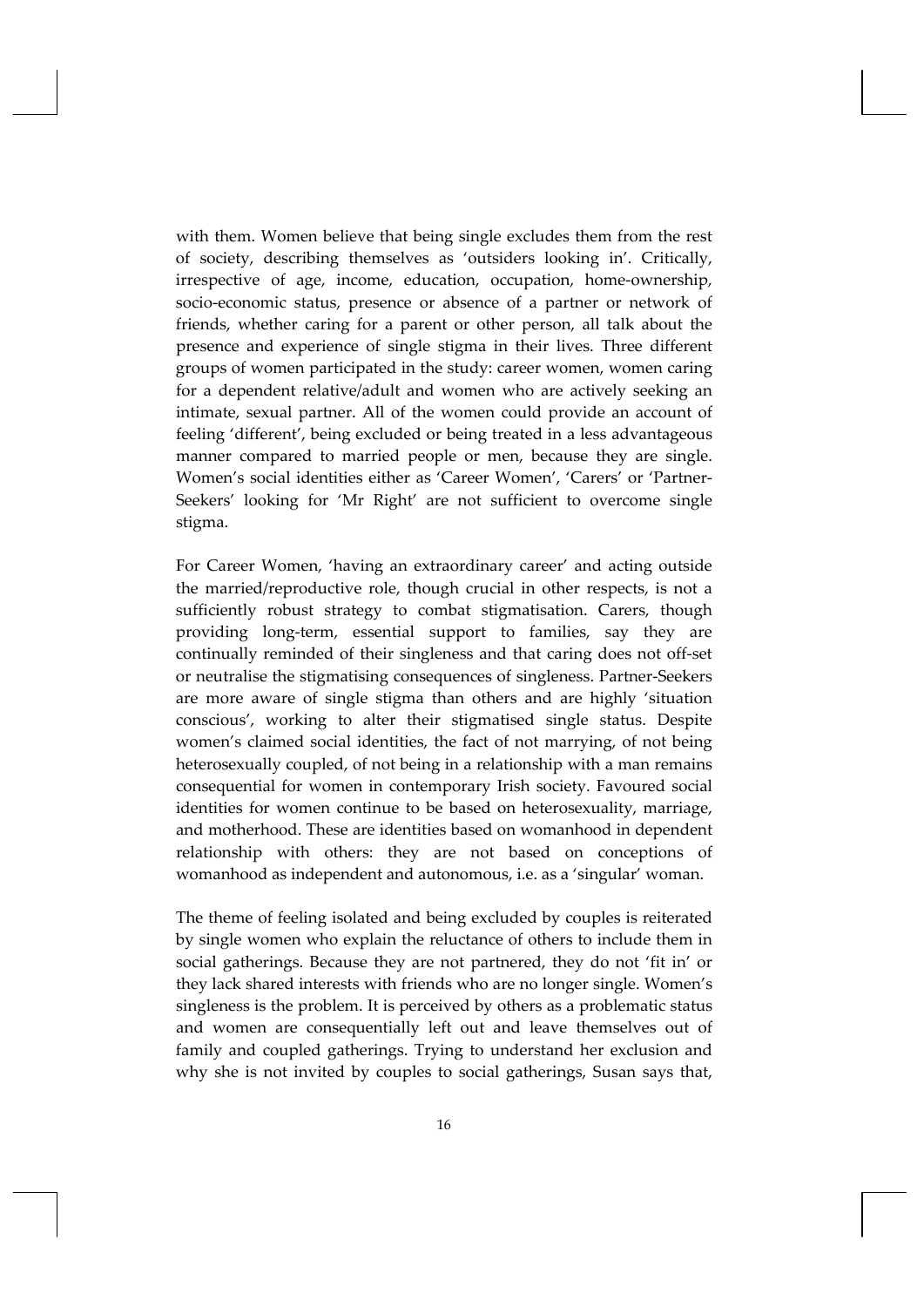couples are 'uncomfortable' with single people, rarely inviting a single woman to dinner or to a party, for example. She says, this is not because they don't like single women but it is because 'you don't fit in'. The consequence of imposing stereotypical identities is to exclude single women from normal social interaction. Cara told me about a conversation she had with a close, married friend who was planning invitations to a meal in her home and she needed two other people to make up the numbers. The conversation went as follows:

... and she said "I've asked Sean and Mary but they can't come, so I'll ask Brendan and Cathleen and if they can't come I'll ask you" and she said "I can be up front with you" and I said "You can of course, that is what it is all about". But it just hurt, a lot. But she doesn't even realise that, she is not conscious of isolating people because they are single ... (Cara, Career Woman, age 39)

This woman feels that she could not disclose her true feelings to her friend. The consequence of imposing and accepting stereotypical identities is to exclude single women from normal social interaction. The social stereotypical identity of the single women as independent, selfish, fussy, too choosy, not wanting relationships, having no ties or responsibilities, wealthy and enjoying a great social life informs how specific others perceive single women. Cara comments that because she is single, others assume that she prefers to be alone:

… people think that I am—I am probably responsible for this perception of their—people think that I am very confident that I don't need positive feedback, whereas I do. I need it desperately. So that causes me a lot of problems because I tend to get isolated, because people think that I don't need people. (Cara, Career Woman, age 39)

Women talked about family occasions, birthdays, weddings, Christmas day, dinner parties, social settings in which most people are coupled or tied by parent‐child and intimate familial relationships as being particularly challenging for them and the least inviting. These are occasions of 'mixed contacts', to use Goffman's terminology, in which single women feel as if they themselves are intruders. For the most part women have learned to avoid these celebrations. Cara refuses all wedding invitations: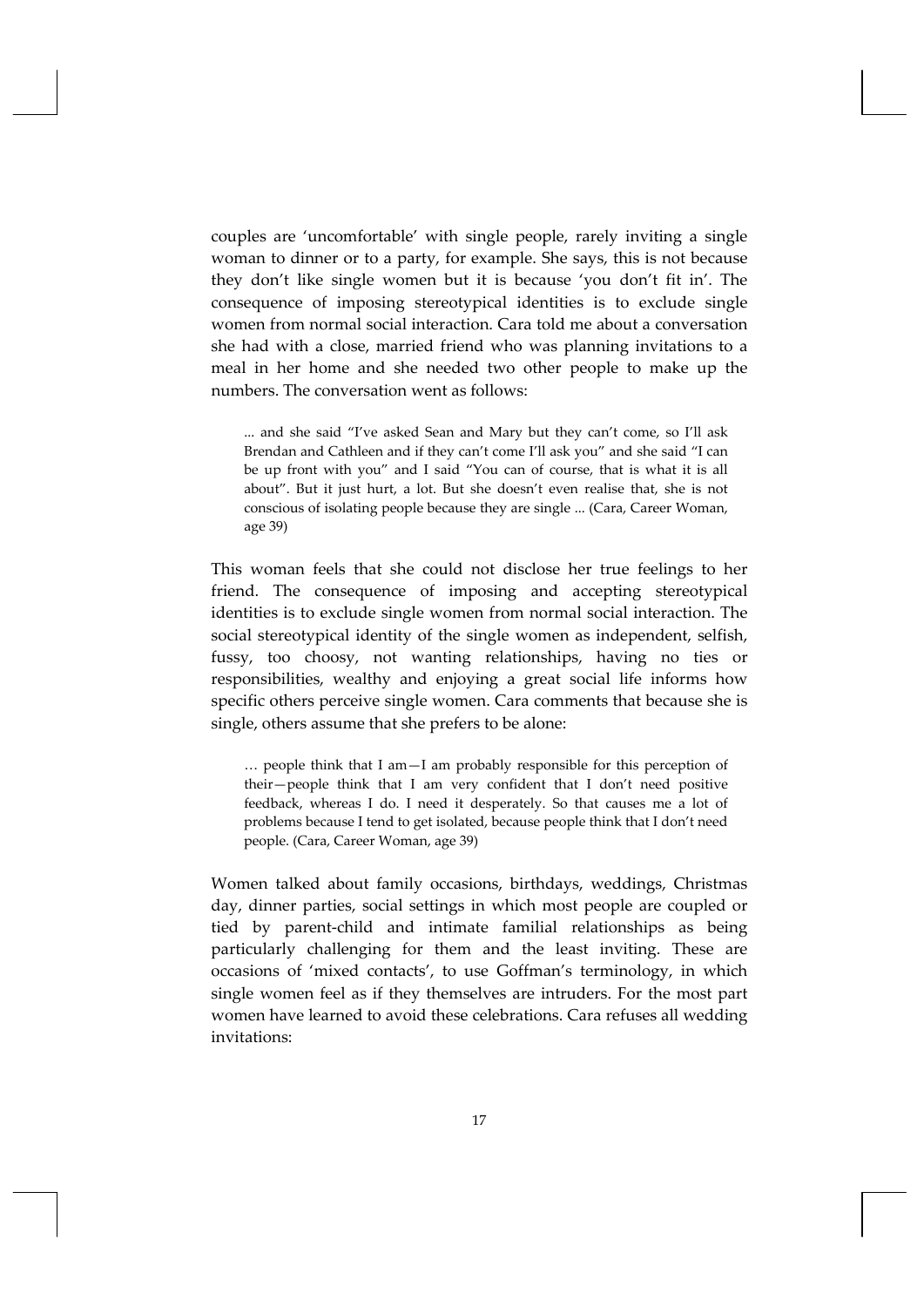I went to the wedding and there were thirteen of us at the table and the particular crew are very into being couples ... they were so busy being with each other and I was just very, very alone and I thought to myself I am never going to a wedding again because I just couldn't get past this couple thing … (Cara, Career Woman, age 39)

Similarly other women refuse all dinner invitations or work celebrations which emphasise their singleness. Coupled and family social events mark the single woman as an outsider, as different and are settings which provide opportunities for others to inquire why women remain single. These occasions are reminders that others perceive single women as different and expect women to account for this difference: these reminders are painful. What is apparent from women's accounts is that a stigmatised social identity informs how familiars and strangers and familiar others perceive single women in contemporary Irish society.

## *Single Stigma*

Being questioned about remaining single or not marrying is a common experience for single women. Intimates and strangers alike comment on women's single status. Eleanor fends off the inevitable question from strangers by introducing herself as a single woman:

I suppose that the first thing I would say is that I am single ... because I find that is the second question you are always asked. "What is your name and do you have a boyfriend?" That is what I was always being asked ... So the first thing I would say is that I am single. (Eleanor, Career Woman, age 32)

Women routinely commented that their singleness is always a matter for discussion, curiosity and a basis for inquiry from others. Brenda said:

I don't think there is a good picture of that (single women in Irish society). I think generally it is expected of you to be married in the late twenties at the latest. And I still get remarks from people, even last night, people ask me. I met a particular guy I went out with ten years ago, and he was amazed that I wasn't married. I get those remarks all the time. (Brenda, Career Woman, age 31)

It is assumed that women in their thirties are married: if they are not, they are required to explain their single status. Kitty described how she felt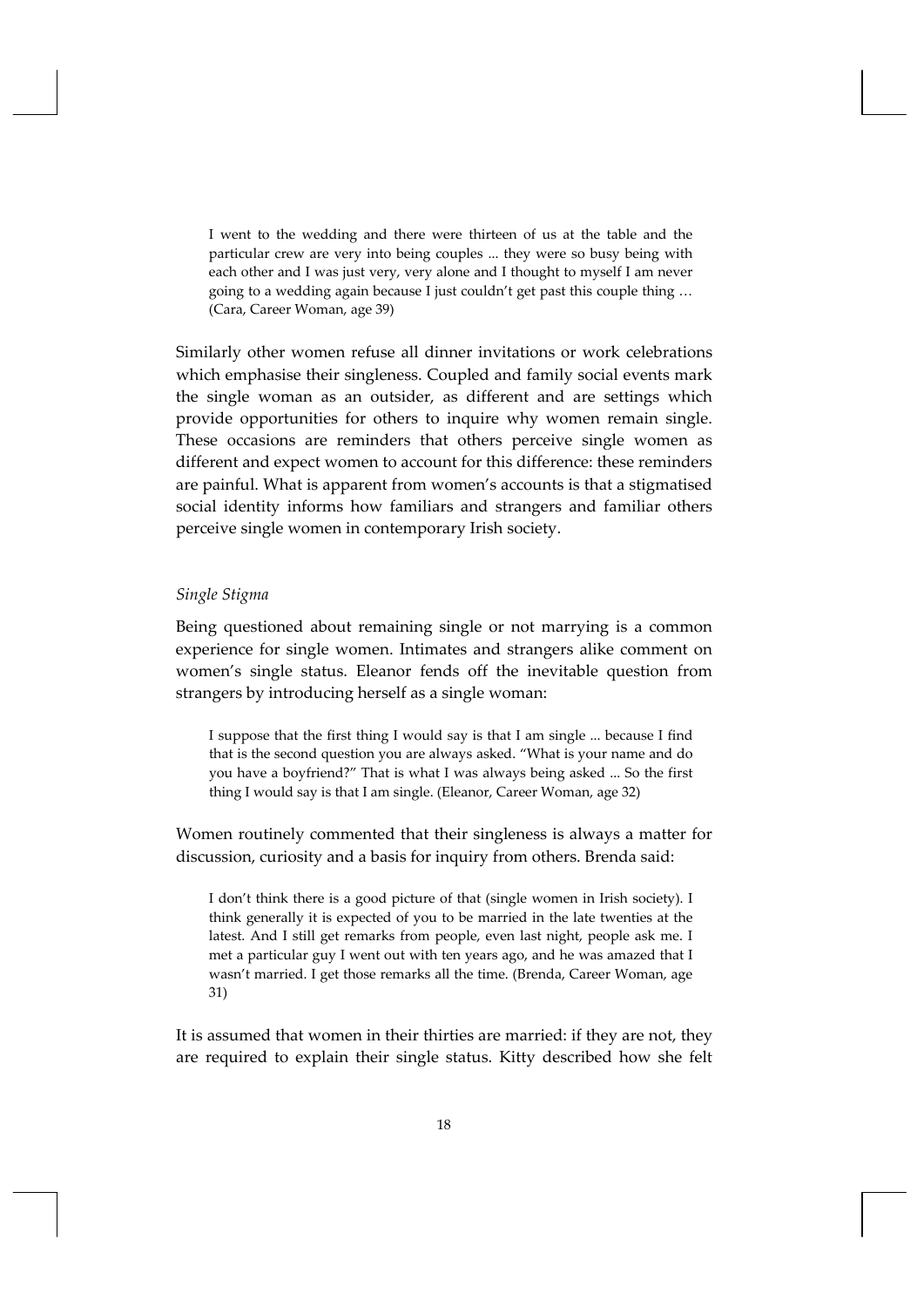about saying 'No I am not married' in response to a query from an acquaintance:

Immediately, I felt kind of condemned. "Oh You should be married. You look like you should be married". Neighbours ask about "any sign of you getting married", friends inquire "are you doing any line" ... (I)t seems to be the in question. And I know I do it myself to single girls that I would know and meet up with occasionally. You would be wondering are they single or did they get married. Or it seems the natural thing to assume that everybody grows up and then gets married. It saddens me to have to answer no to it. No, I am not married. No, I haven't got anybody. That saddens and annoys me ... (Kitty, Partner‐Seeker, age 31)

Marriage is still regarded as the preferred pathway to adult identity for women, one which single women do not take. As a result, both woman (gender) identity and adult identity are in question. A number of women felt that they are not treated with the same respect as married persons. Emer thought that:

... society doesn't take single people as seriously as married people ... society might be a little bit suspicious of people or write them off as a bit eccentric, you know, not married. (Emer, Career Woman, age 33)

The deprivation of full adult status or personhood is a recurrent theme in others' interactions with single women. One of the most poignant and telling remarks made in an interview was the comment 'single women are human beings too, you know'. Bridget, a thirty-two year old woman is still perceived as a 'girl' by her mother:

In the eyes of my mother ... I am still a girl and that comes across very strongly and I vehemently hate that. And also that it is not enough to be in a relationship, that until you have the baby, you are still a girl, no matter what age you are ... (Bridget, Partner‐Seeker, age 32)

Emer tells of how her relationship with her family is affected by the fact of her remaining single:

... My mother gives me an awful hard time and my eldest sister gives me an awful hard time over being single. And I always have a feeling from both of them and probably from other folk as well that I am not complete when I am not married. (Emer, Career Woman, age 33)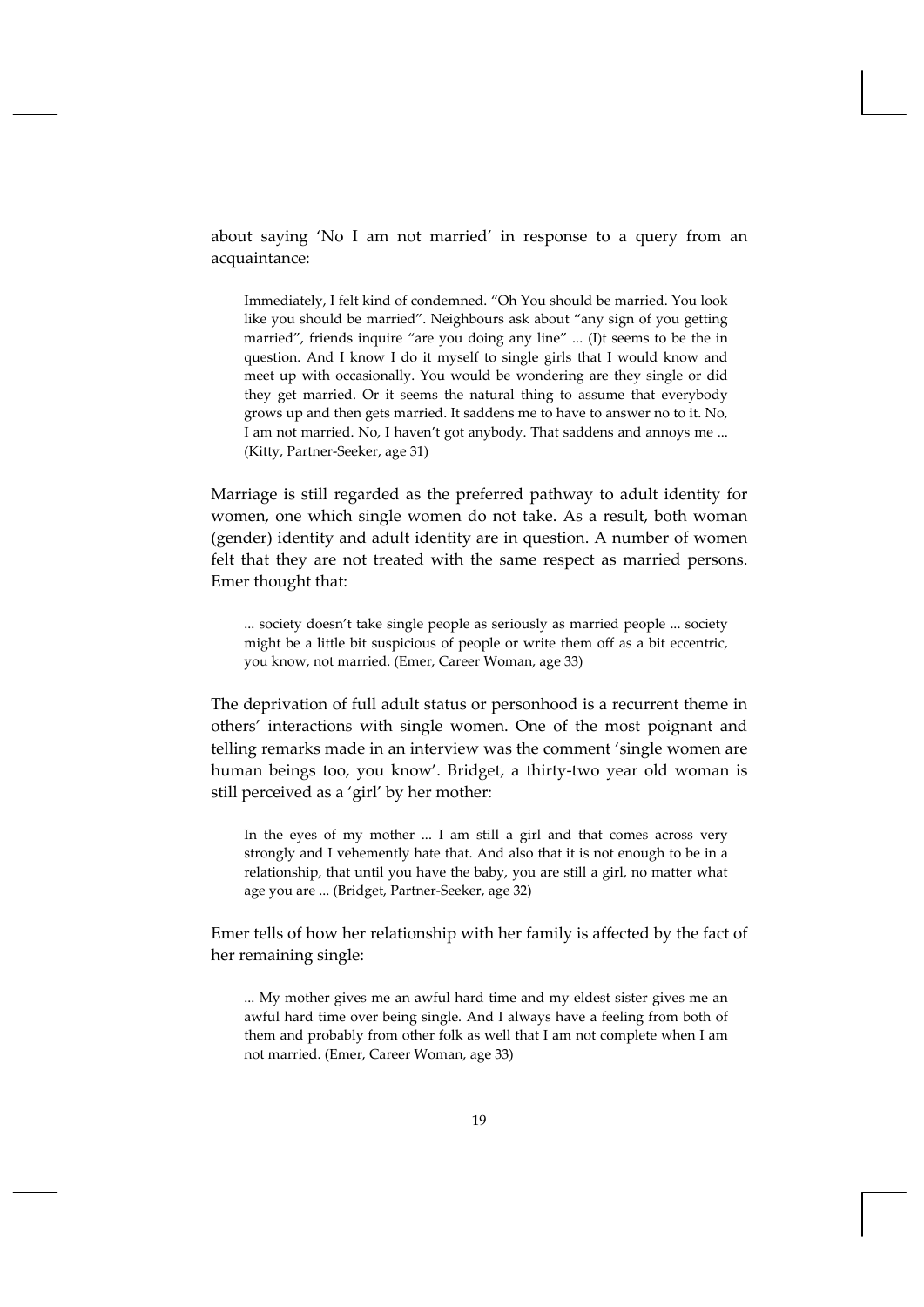## *Heterosexual Stigma*

Women's private, intimate, sexual lives are regarded as permissible terrain for public discussion and inquiry. Single sexuality is regarded as a legitimate topic about which women can be questioned or teased. Celibacy, sexual activity and sexual orientation are the basis for inquiring comments from others. For example, women speak about spouses of married friends speaking to them with sexual innuendo, asking about their sexual availability and offering to have sex with them. Often this is done in a jocose manner and in the company of their wives who did not challenge what is being said or are seemingly unaware of the offensive nature of the remarks. Katie explains:

We might be out, a few of us, and maybe a husband would pick us up and drop me off and leave the door open and "I'll be in to you. I am spending the night with (you) tonight. Oh you will have a great night, you won't know yourself" ... several men friends often make remarks like that to me … (Katie, Carer, age 45)

A woman tells me of her distress when a man approached her in a public setting and on establishing she is a single woman, asked her about her sexual activity:

... a stranger (asked me) when I last had sex and why it had been so long since I had sex and I like a fool answered him. You know I was so pissed with myself that I did answer him. I should have told him to mind his own fucking business. But it was like I had to prove myself in some way that I wasn't a frigid little virgin that never had a man in my bed and I was so mad with myself for answering him. (Kitty, Partner‐Seeker, age 31)

Women talk about feeling unsafe in public settings as they are a 'target' for predatory men. Being perceived as sexually available and being approached for sex is a frequent occurrence for either women alone or when in the company of other single women.

Single women's heterosexuality is openly and publicly scrutinised by others: women are reminded about their lack of sexual relationship with a man in the constant comments and queries of family, friends and strangers. A woman's sexuality is scrutinised whether she is celibate or seeking a sexual relationship. Single women said they are perceived as either 'man-haters' or 'man-hunters'. Married women's perceptions of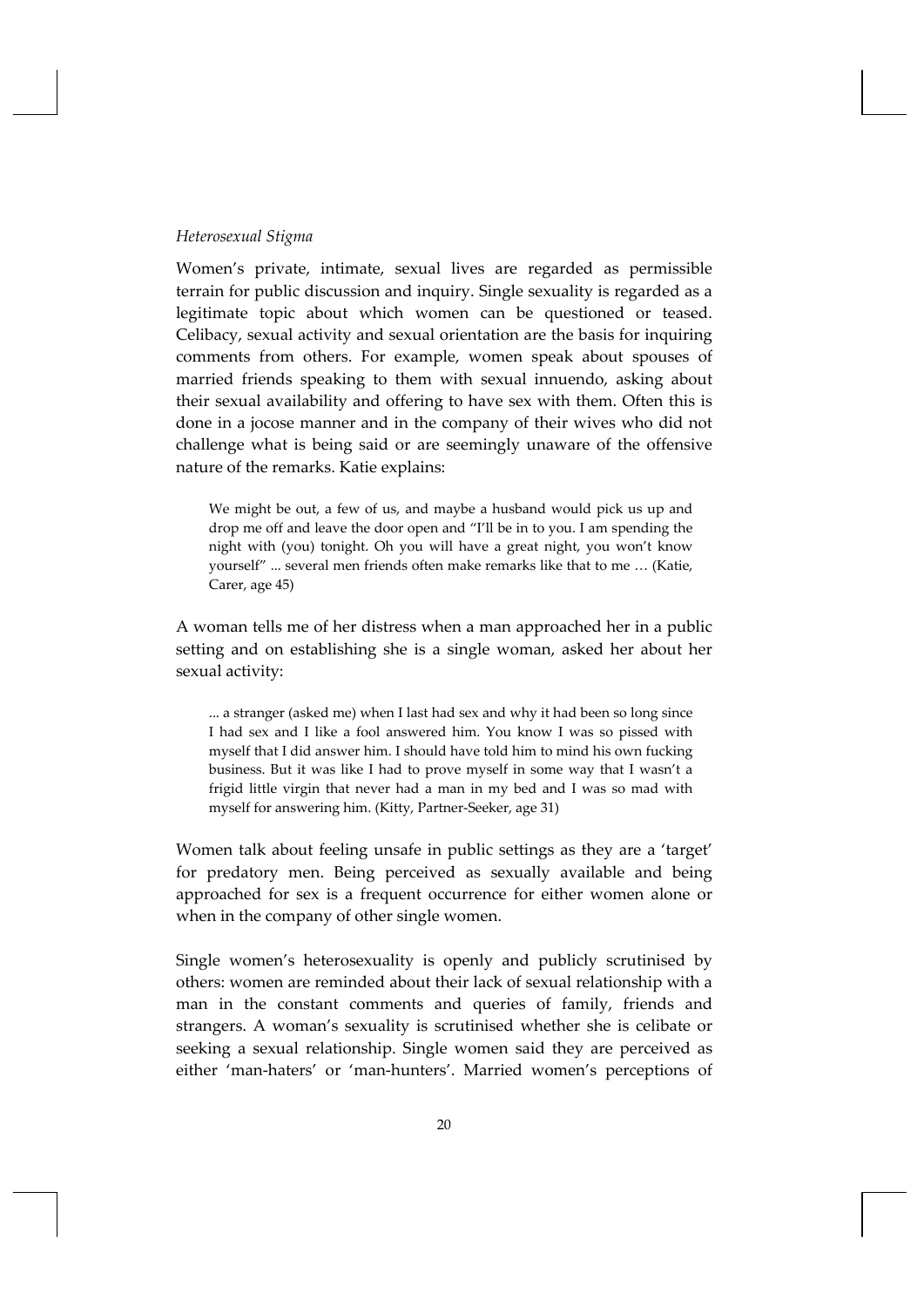single women as 'seductress' and as a threat to their own marital relationships in particular, is also spoken about.

Being on the single scene, looking for a partner is acceptable up to a certain age: a younger woman looking for 'Mr Right' fulfils gender expectations. Being on the scene as an older, sexually available single woman however, is not accepted, both by single women, as well as others. The problems of looking for a partner can no longer be talked about openly with friends or family, as older women do not want to be seen as 'looking for a man' or 'that desperate'.[7](#page-4-1)

While almost a third of those interviewed have never been sexually active with another person, most of the older, single women interviewed are no longer sexually active, some having been celibate for ten years and more. While for some there has been little opportunity for sexual intimacy throughout their lives, a few have actively withdrawn from the pressures of heterosexual coupledom, either choosing celibate independence or lesbian partnership. In such decisions, resistance to dominant conceptions of womanhood are revealed. Being regarded as different, being on the outside can precipitate a greater self‐awareness helping to build a more self‐examined life and alternative identities for women.

## *The Stigma of Lesbianism*

Women also report being identified as lesbians either because they are single, over thirty, because they socialise with other single women or they may have shown affection to another woman in public. Women show an awareness of lesbianism as a stigmatised social identity and are anxious to avoid being labelled as lesbians. The fear of being labelled lesbian illustrates the pressure to conform, a pressure to which single women are particularly subject. Homophobia and reproductive expectations intersect to stigmatise singleness. Kelly describes her perplexity:

... I had a very bad situation there, a couple of people said to me, they believed that I was a lesbian, not that I was very uncomfortable with—I have a very good friend who is a lesbian—and maybe that is how I was associated but that I felt very uncomfortable … (Kelly, Career Woman, age 36)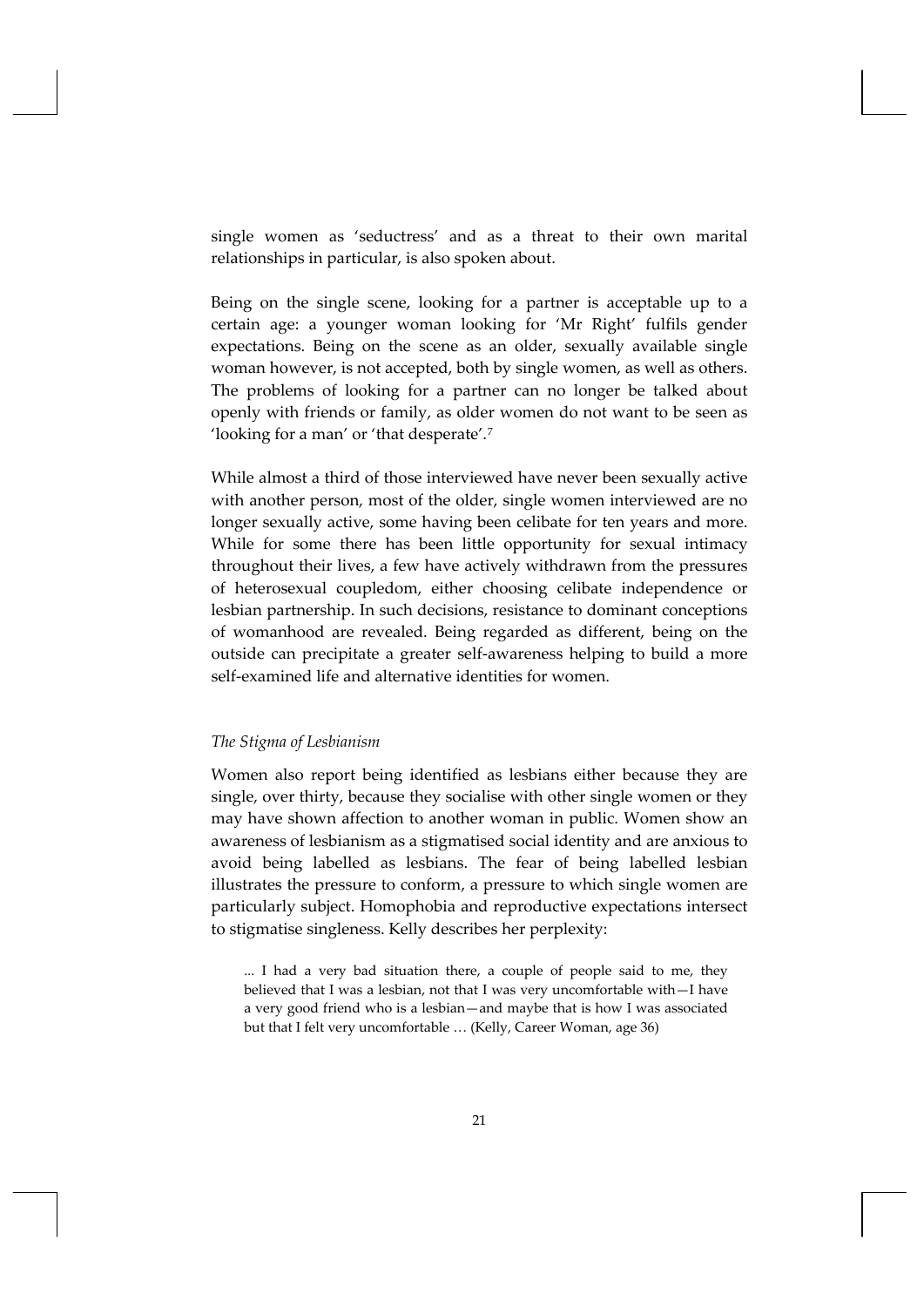A few women said that they now made an extra effort to show that they are sexually interested in men, to avoid further stigma by being labelled as a lesbian. Actively displaying her heterosexuality to others, displaying her support for the status quo becomes part of the armour employed by some single women in defence of the chronic stigma that is directed against those who never marry.

#### *The Stigma of Childlessness*

Women report that negative comments are levelled at them on the grounds that they do not have children. Family members might say that a woman is 'too selfish' to have a child, work colleagues would comment that a single woman could not possibly understand what is involved in the routine care of children or comprehend the emotional relationship between parent and child. This is despite the fact that many single women have regular contact with children (nieces/nephews) or have long experience of the routine care of an elderly, dependent relative. The fact that single women do not have children is used as a basis for requesting that they work longer hours or do anti‐social shift work. That single woman may have other needs, responsibilities and interests is not taken into account by others.

### *Stigma Management*

Understanding the process of identity composition is highly complex as self and social identities are deeply embedded, one within the other. Extricating them creates the impression of fixed, separate entities when in fact it is the perceived, felt, experienced consequences of identities that require attention. Those whose social identities are perceived as not supporting the dominant norms of society, are I argue, more likely to be aware of their sense of self (precisely because their identities are objects for public scrutiny and inquiry). Only those who are affected by the consequences of a stigmatised social identity will reflect on their situation and work to direct and 'ease' social interaction. Goffman's (1963) insights into stigma management demonstrate that a variety of strategies are involved in this process. For example, individuals can distance themselves from the social identity concerned, the salience of the stigmatised social identity can be refuted, individuals can seek to change the stereotypical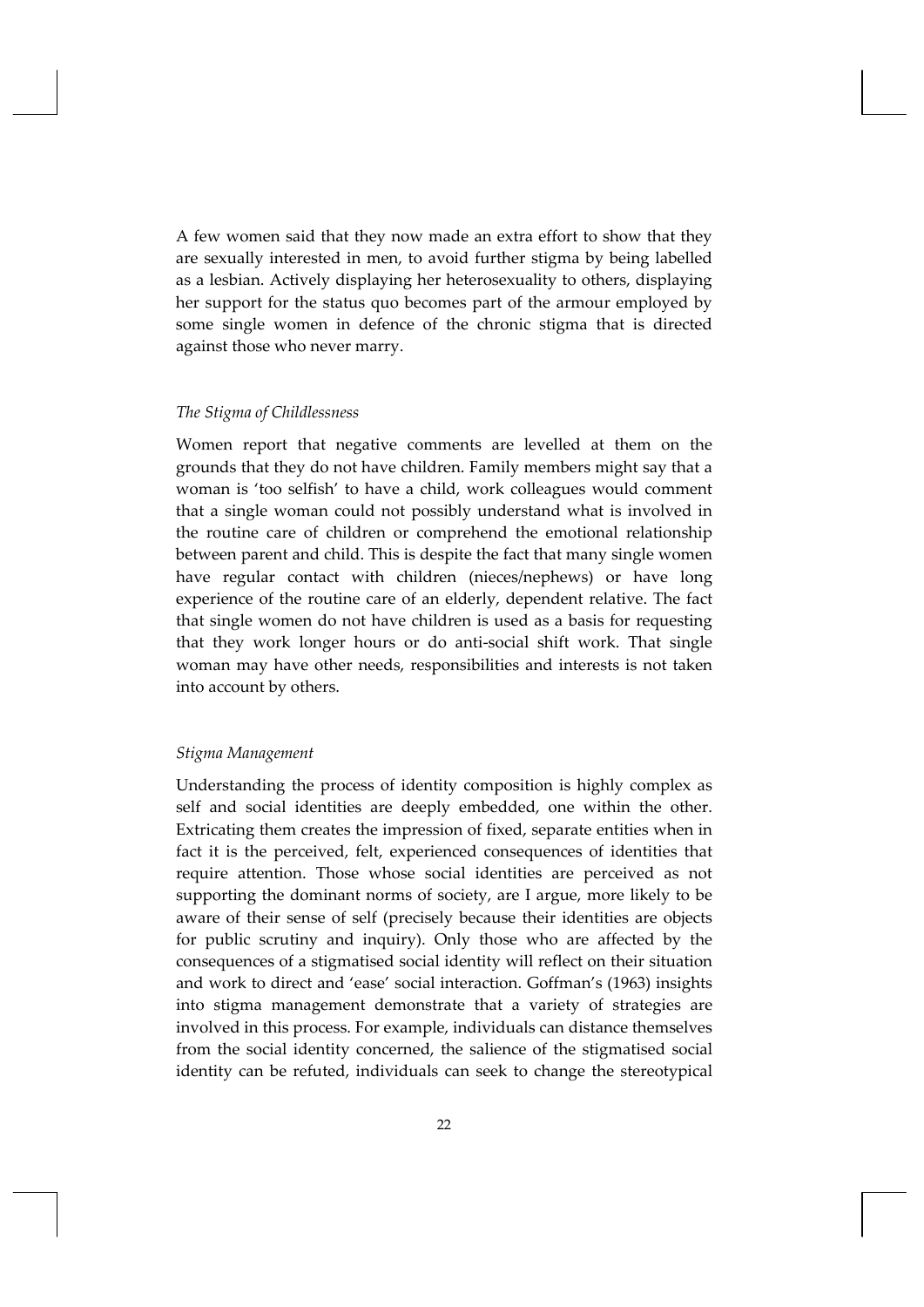representations which make up the stigmatised social identity, they can seek a social identity which supports approved norms or they can compose a self‐identity with which they are secure and which fits with their values and choices.

Single women have learned to be not only highly situation conscious but are also adept in managing social relationships. Women routinely invent excuses not to attend coupled functions. Susan dislikes having to do this, feeling trapped in a situation over which she has little control. She is angry that she has to turn down invitations and 'pretend' that she has another engagement. She feels 'stuck in the situation' and angry because she does not exclude others from parties or events.

Some women learn to avoid being discredited in work and social settings by concealing personal information about themselves, and by keeping their private life and work life separate. Other women deliberately mislead, pretending to be married, partnered or engaged for example, drawing attention away from their continuing singleness. A number of women mentioned that they quite frequently invented a boyfriend or persuaded a friend to pose as their fiancee to deter queries about their marital intentions from ever‐anxious neighbours and relatives. Others wore engagement rings. Being alone in public places either in work or leisure‐related settings are often occasions when women have to deal with the unwanted sexual attentions of 'predatory men' by mentioning that they had a boyfriend/partner/spouse. These strategies indicate that single women have learned to cope with, prepare for and respond to a stigmatised social identity. The protective/evasive strategies deter further inquiry and stigmatisation. Stigma effectively works to elicit support for dominant beliefs, practices and values, while controlling those who, for whatever reason, choose 'to do otherwise'.

Women have a repertoire of stories to explain their singleness to others which reduce the consequences of stigma in interaction. These stories are understood as responses to learning that one is a member of a stigmatised social category, that one has to cope with, prepare for and respond to the presence of a stigmatised social identity. Women's singleness has always to be explained and single women are adept at providing a variety of accounts to others of why they are single. The veracity of the account depends on the situation, who is asking the question, the sincerity of the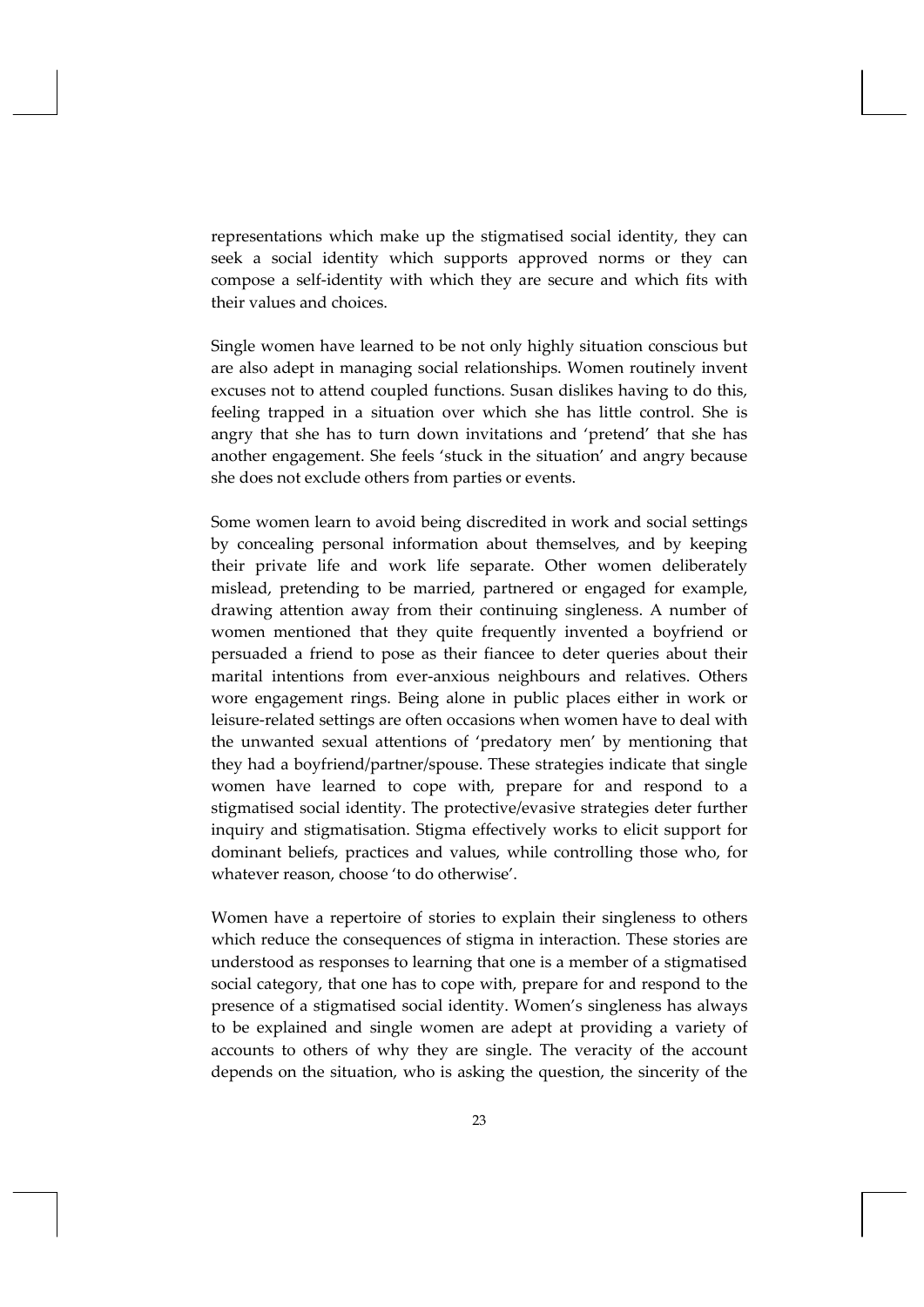inquiry and the general mood of the woman herself. Depending on the context, women could advance several explanations at any one time or vary the explanation used from one situation to another.

Some explanations are used in response to queries about marital status from family, acquaintances and strangers. Short, pointed responses such as ' I am an independent woman', ' I don't want to be tied down', I haven't met Mr Right yet', 'It just happened this way', usually suffice as a brief, polite explanation to the query. Some queries can be more discourteous, asking about the frequency of women's sexual contact with others and questioning women's sexual orientation, for example. To offset any query about their single status, some women make it quite clear to others that they are single, that this is a matter of concern only to themselves and that they are not willing to discuss their personal life with every curious bystander, thus prohibiting any further public scrutiny of their private lives.

Eight kinds of explanations for being single can be discerned from the interview data. Explanations are very rarely voluntarily offered as women usually do not wish to draw attention to the fact that they are single. Some explanations are protective strategies, providing reasonable, comprehensible answers and hopefully deter further inquiry. Some of the explanations voluntarily reveal more about the speaker and her personal preferences. Women said that they prefer to be single now, valuing emotional, financial and social independence: that career development and educational aspirations have been prioritised over intimate relationships. While one of the most common explanations for being single is the absence of 'Mr Right', women also speak about their reluctance to engage in intimate relationships because of dissatisfaction with previous heterosexual relationships. A few point to their lack of interest in pursuing relationships with the opposite sex or say that their relationship skills are poor in general. Family obligations and caring responsibilities are used to explain prolonged singleness. Having to work to earn a living from an early age meant that marriage was not an option. The explanations are described below.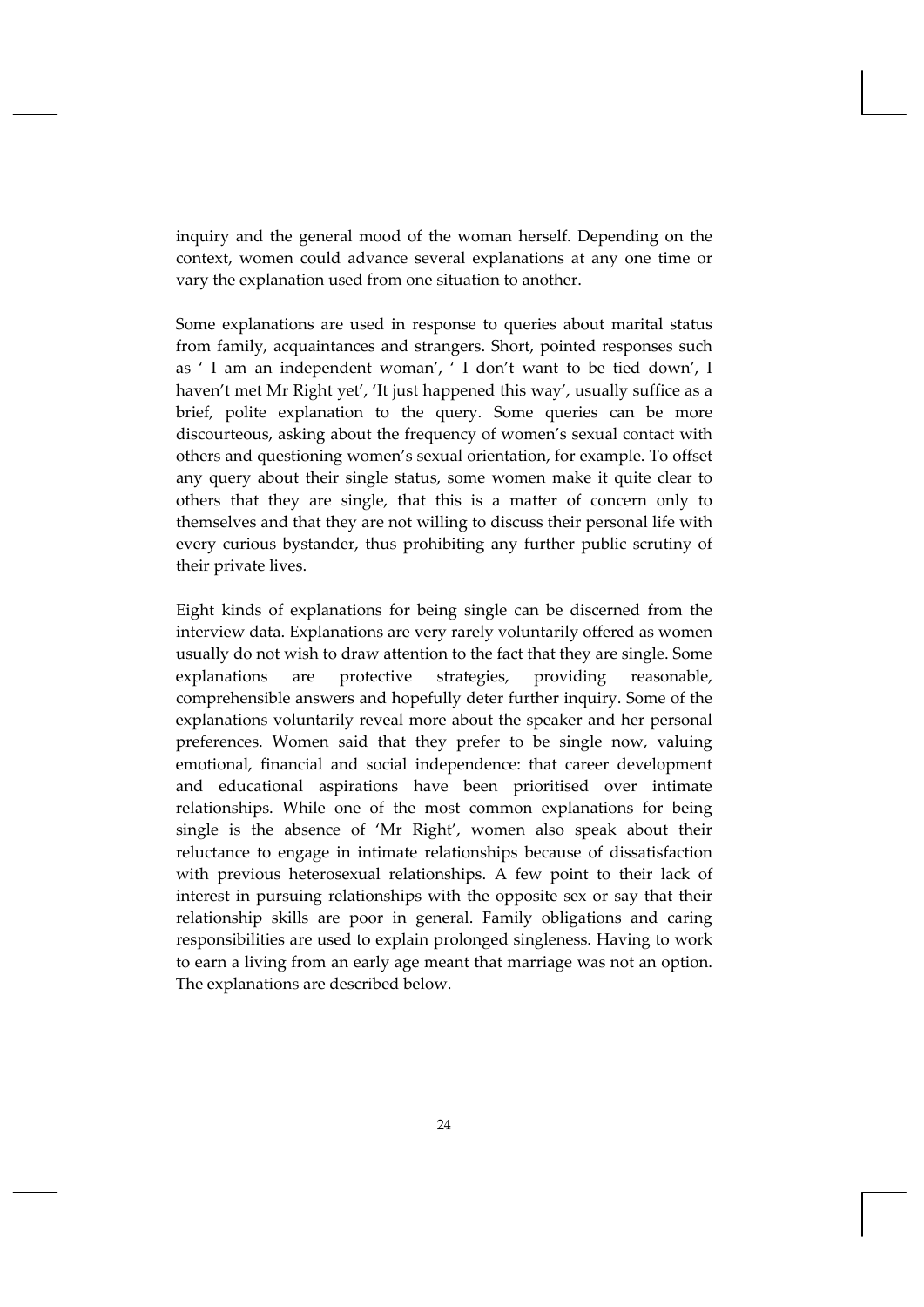#### *Being Emotionally Independent*

In response to queries about their singleness, women speak about their attachment to their independence, their freedom and not wanting to be constrained by marital, intimate relationships. In this context, independence is most usually contraposed to marriage/partner relationships, prioritising the importance of individual, emotional freedom over other types of freedoms, such as economic or political independence. Emotional independence and marital type ties are presented as an either/or situation―one at the cost of another. Marriage is equated with dependency and having to submit oneself to the authority of the husband/partner. Being 'tied down', 'held back' or 'not one's own boss' are all to be avoided. Women speak about their lack of interest in or commitment to, investing time and energy in one‐to‐one, personal relationships. Men are perceived and presented as not liking independent women: hence the explanation for women's continuing singleness. This explanation is better understood as an answer to the question 'why I am single' rather than an answer to 'why I am not married'. Singleness as a preferred option and placing a significant value on independence is stressed.

#### *The Importance of Work and/or Educational Ambition*

Career development and the prioritising of training and education is frequently cited as a reason for singleness. A common response is to say that 'my career has always been more important', particularly for those women who perceive themselves in terms of their occupational identity. Career and education consume much of women's time and interests, particularly in their twenties, time, women explain, that otherwise may have been devoted to looking for a partner. Men are not willing to wait while women develop their careers or study to realise educational qualifications. Women perceive that a choice has to be made between paid work (particularly in setting up a new business or planning for a promotion) and fostering intimate relationships. Betty recounts that she:

... had a number of relationships, but I would have always thought, I will not be able to fulfil my own ambition now career wise if I settle down and have children ... I think that it has been difficult for any given partner along the line to accept that there must be a waiting period … (Betty, Career Woman, age 42)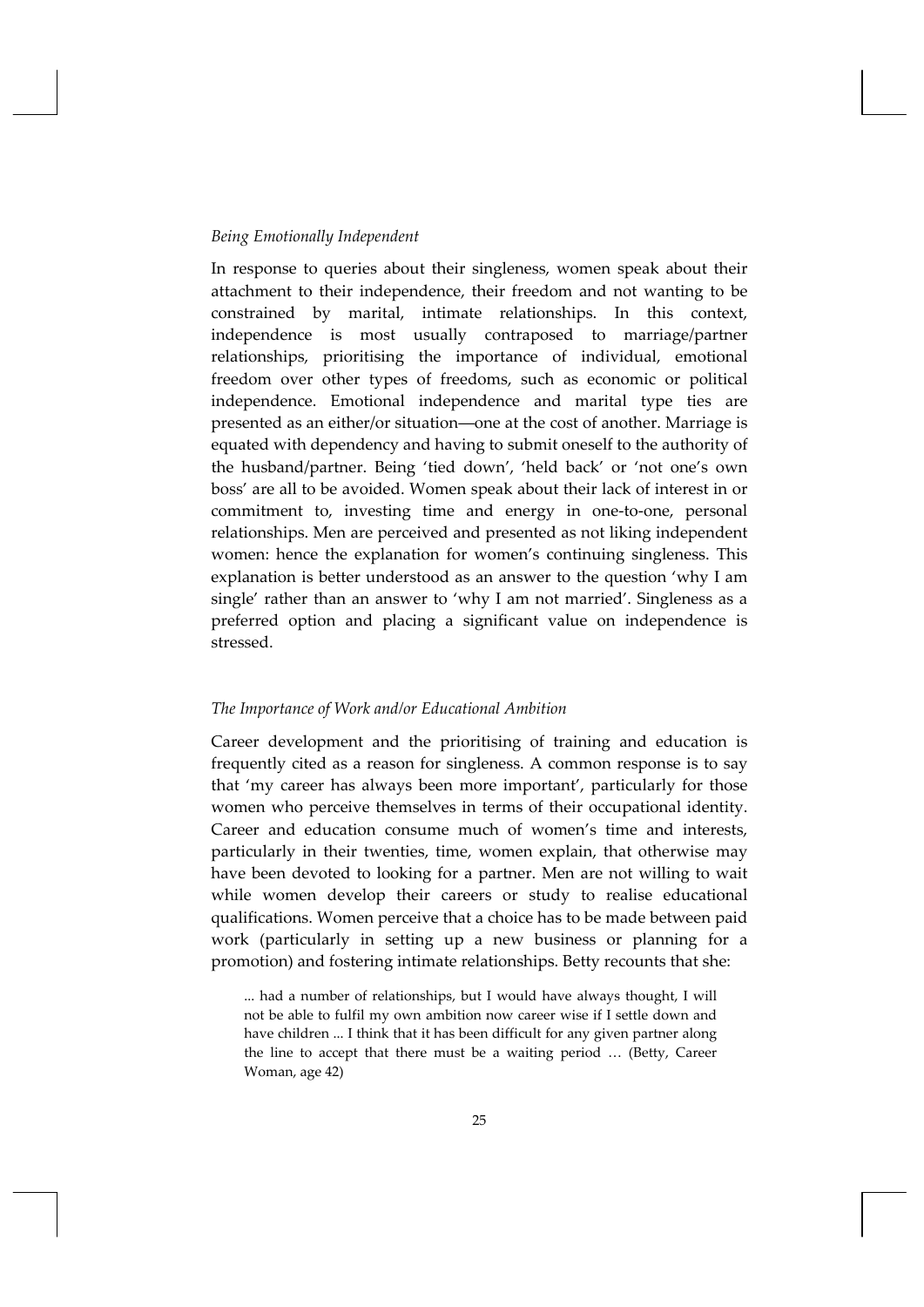In many women's accounts of choosing between cultivating career or intimate relationships, there is evidence of holding, of delaying, of not wanting to be involved in dependency relationships with others. The presentation of these accounts is interesting as women juxtapose career identity with coupled identity as a rationale for their continuing singleness. Though career is important, none of the women cite 'economic independence' as a sole explanation for singleness.

## *The Right Man*

Nearly every woman, whether speaking in general about other women or more specifically about themselves, say they just have not met the right man. 'Mr Right' clearly encompasses the ideal characteristics and personality of the perfect person with whom they could consider having a relationship. As an explanation, not having met Mr Right, serves very well, though charges of being 'too choosy' can also follow. This explanation has much potential as an identity account as being too choosy can also be read as 'not willing to settle for less'. Together with educational and career ambition, it calls up the necessity of scrutinising the concept of choice to understand the pathway to singleness in greater depth. Being particular about the personality and disposition of a potential partner can be indicative of the extent of attachment to the single status, as women speak about marrying, but only if their explicit conditions in relationship can be met.

#### *Broken Romance*

Almost all of the women had a story about a man in the past whom they might have married, were on the point of marrying, were engaged to or were involved with for a considerable period of time. But as the explanation reveals, the relationship ended, but the woman herself is not to blame. The man either left abruptly when the engagement/marriage plans became public, or the woman's family strongly disapproved of the woman's partner, or the man is discovered to be violent, mentally‐ill, alcoholic, already married or engaged to another women. The experience of the broken romance left many women doubtful about involving themselves in future relationships, angry at the investment of time in a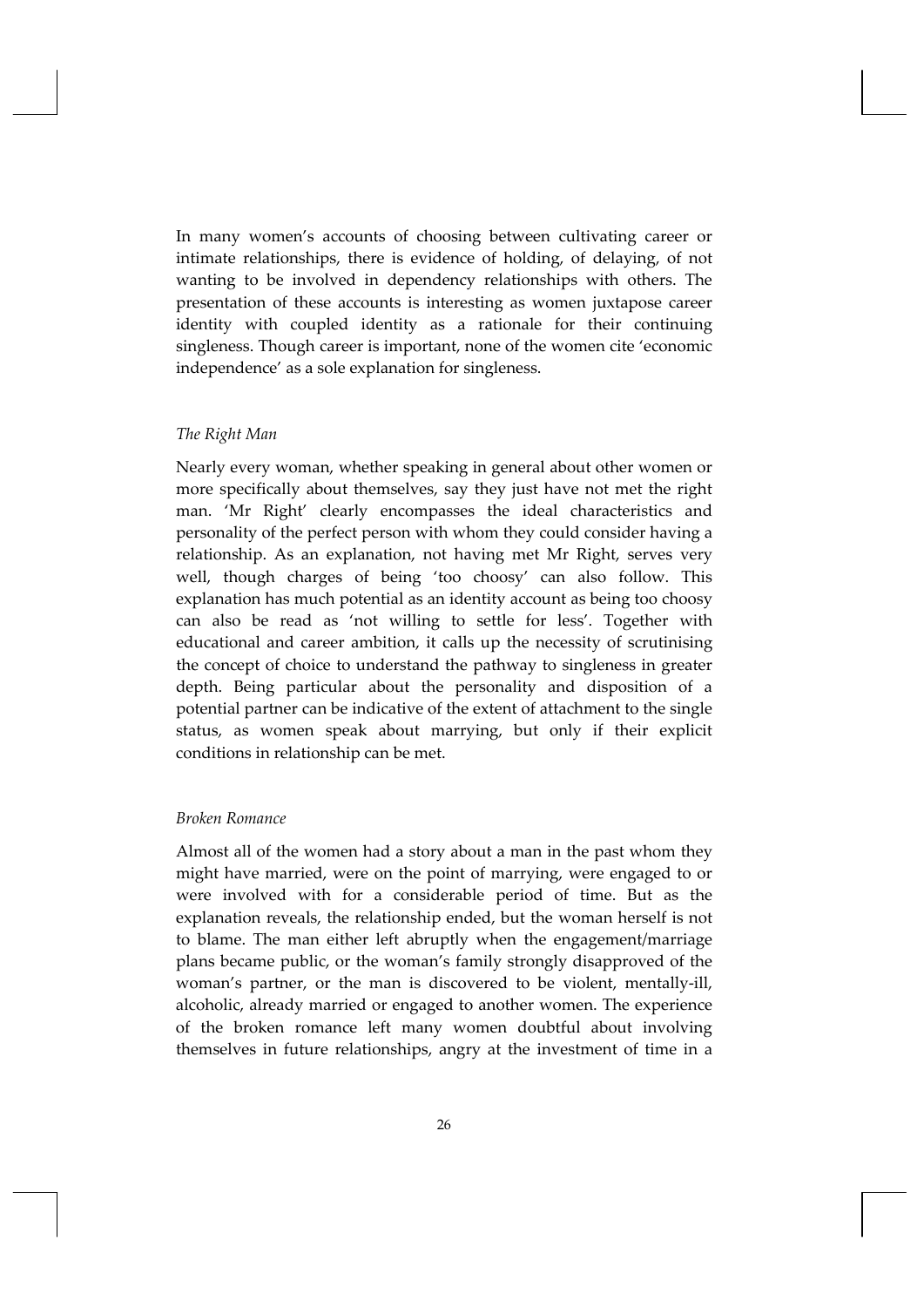relationship that had no future and the lengthy time period occupied with recovering from a broken romance. Celie said for example:

for years I was just broken up ... even if some man would come looking at me or touch me I would cringe ... what kind of an eejit was I? ... I wasted all those years. (Celie, Career Woman, age 36)

On the other hand, women themselves also ended relationships, broke engagements, knowing that this is not 'Mr Right' and that they are not really prepared to marry after all. The broken romance explanation again can be interpreted as stigma management and part of an identity account. As a stigma management strategy, it informs others that the woman is heterosexual, that she has attempted to form a partnership with another and that she is presenting herself as an adult, pursuing adult‐type relationships. The fact that the attempt has failed has little relevance to others, but could be interpreted as crucial to negotiating the maintenance of single self‐identities in a stigmatised setting.

#### *Incapable of Forming Long‐Term Relationships*

Another explanation offered for singleness includes women's stated lack of interest in or little talent for pursuing a sexual partner. A number of women speak about their personalities, personal preferences, socialising patterns in the past and assume that the reason for their singleness could be found in their internal makeup. They blame themselves for being single. Women speak about their lack of capacity or ability to enter and sustain long-term relationships, casting self doubt on their maturity and adult status. Women say that they know now that they lack the ability to be sexually close to others for a long period, an aspect of themselves they say which is painful to present for scrutiny. Women say they are wary of forming new attachments, because of previous broken relationships, hence their continuing singleness. This explanation can also be interpreted both as a stigma management strategy in terms of easing social interaction but it is also a potent identity account in the context of composing a selfidentity. It appears to be a risky explanation as it presents the self as deficient but it can evoke reassurance and validation for other personal attributes and achievements from those that hear the account.<sup>[8](#page-4-2)</sup> Women explain that once a relationship starts to demand a greater commitment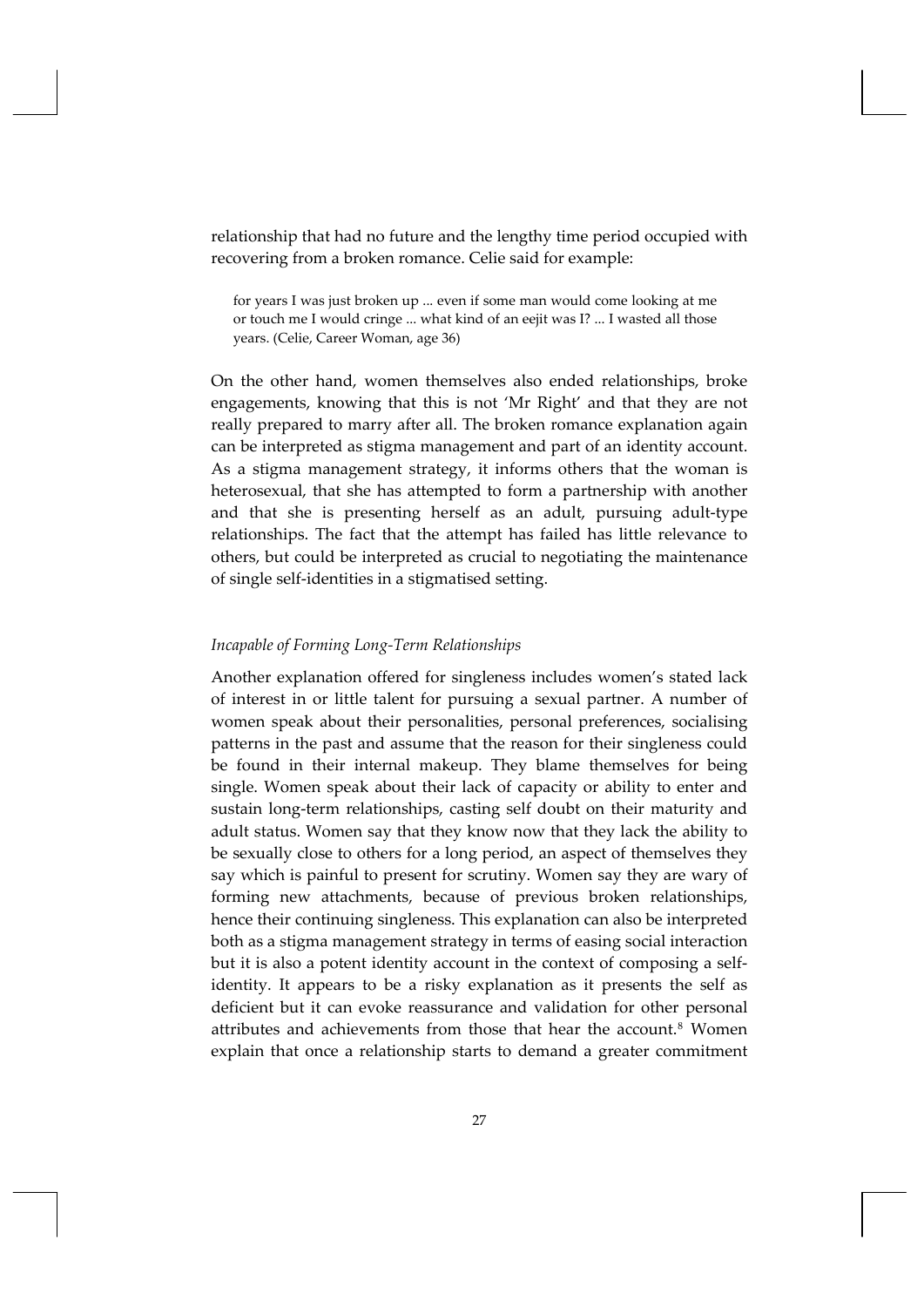from them (e.g. agreeing to spending more time with a partner, agreeing to give up other activities, agreeing to sexual intimacy), they withdraw. This is interpreted as '... just basically I was quite incapable of forming relationships'. Eleanor described a friend who:

... just cannot make a commitment ... once she starts getting close to a man, she gets so upset by the intimacy, she just has to leave the relationship. She just cannot handle it ... (Eleanor, Career Woman, age 32)

The explanation justifies the continuing singleness (personal deficiency) and allows interaction to take place. Presenting oneself as a person who cannot sustain intimate sexual relationships, removes oneself from the necessity of further involvement. This could be interpreted as a stated preference for non‐involvement in sexual ties, a stated preference for being alone.

## *Traumatic Familial Experiences*

Women consider whether traumatic familial events are possible, personal explanations for remaining single and speak about the death/suicide of a parent/sibling/relative: having to live with alcoholic parents/siblings; witnessing poor marital relationships of parents/relatives; being separated from parents or having to assume adult responsibilities at an early age. Women speak about wanting to live a life that was not their mother's, having grown‐up in a household with many other siblings whose parents constantly quarrelled, whose mother was utterly dependent on her husband for food, clothing and shelter which on occasion were withheld. Some women pointed to the liberalism of the 1960s offering alternative, independent female role models, acting as a counter-point to being married in pre‐divorce Ireland, a fact which impelled one woman to consider that perhaps women are single because of the absence of a legal release from matrimony (pre‐1996).'...this is Ireland and you just cannot get a divorce anyway, so I wonder if this singleness is peculiar to Irish women?' Singleness as strong resistance to marriage and motherhood is evident in these personal/political explanations.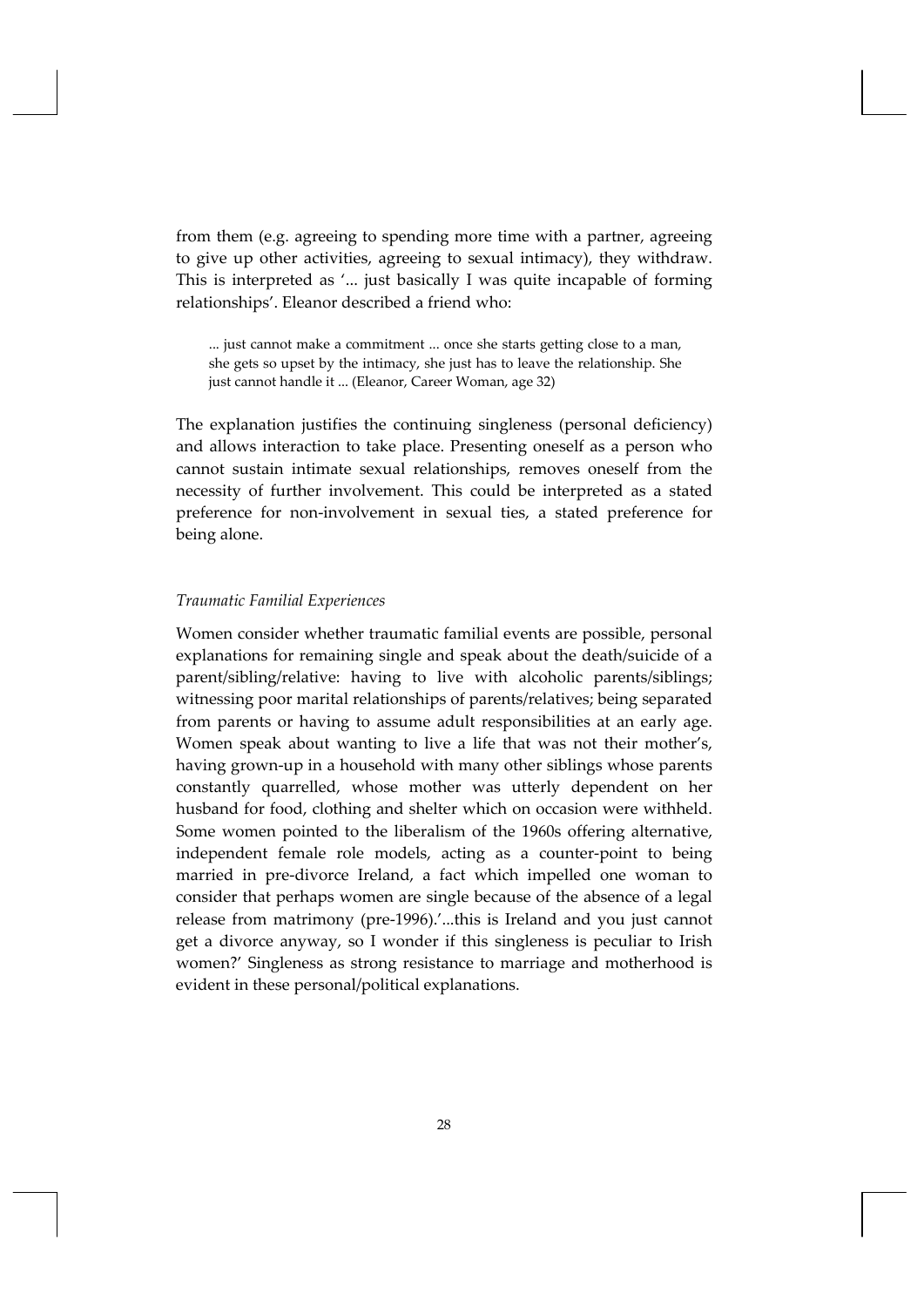#### *Something That Just Happens*

Being single by chance rather than choice or personal characteristics is also mentioned as an explanation. Fate takes over and destiny determines whether one is single or not. Women say that they have not really thought about why they are single, it 'just happened' this way. Women citing this explanation feel that they, unlike others, have little control over the development, shape and future of their lives. They do not perceive or position themselves as active agents, shaping and deciding on their futures or life plans, but are the causalities of a 'mapped' life, a life not selected for themselves. For example Emer said:

I don't know if it is something you opt to be single or is it something that happens? ... Unless you make a conscious decision to be single, I think it just happens...maybe some people consciously set out to be single, I don't know. It certainly wouldn't be something that I would have done, I think it is just the way my life has fallen, I think your life is mapped in some sort of way and that you don't have control of some things that you should do. (Emer, Career Woman, age 33)

It is assumed that most other single women would prefer not to be single. In talking about her friends Celie said:

Anybody that I know, it is not that they want to be single, they don't mind it, but it would not be their choice. If they said twenty years ago, "you will be single when you are thirty-five", they would have said, "hopefully not". It is certainly not my wish either. (Celie, Career Woman, age 36)

Such women acknowledge that other single women may choose to embrace the single lifestyle, but emphasise that they are not part of that category. 'Not choosing' singleness eases social interaction and demonstrates women's distance from the stigmatised social identity. While 'something that just happens' can be interpreted as adopting a fatalistic stance, arguably, it could also be interpreted as an attempt to move away from a failed identity and to build a new self‐identity that is not based on marital status. 'Something that just happens' is a response to 'why I am not married'.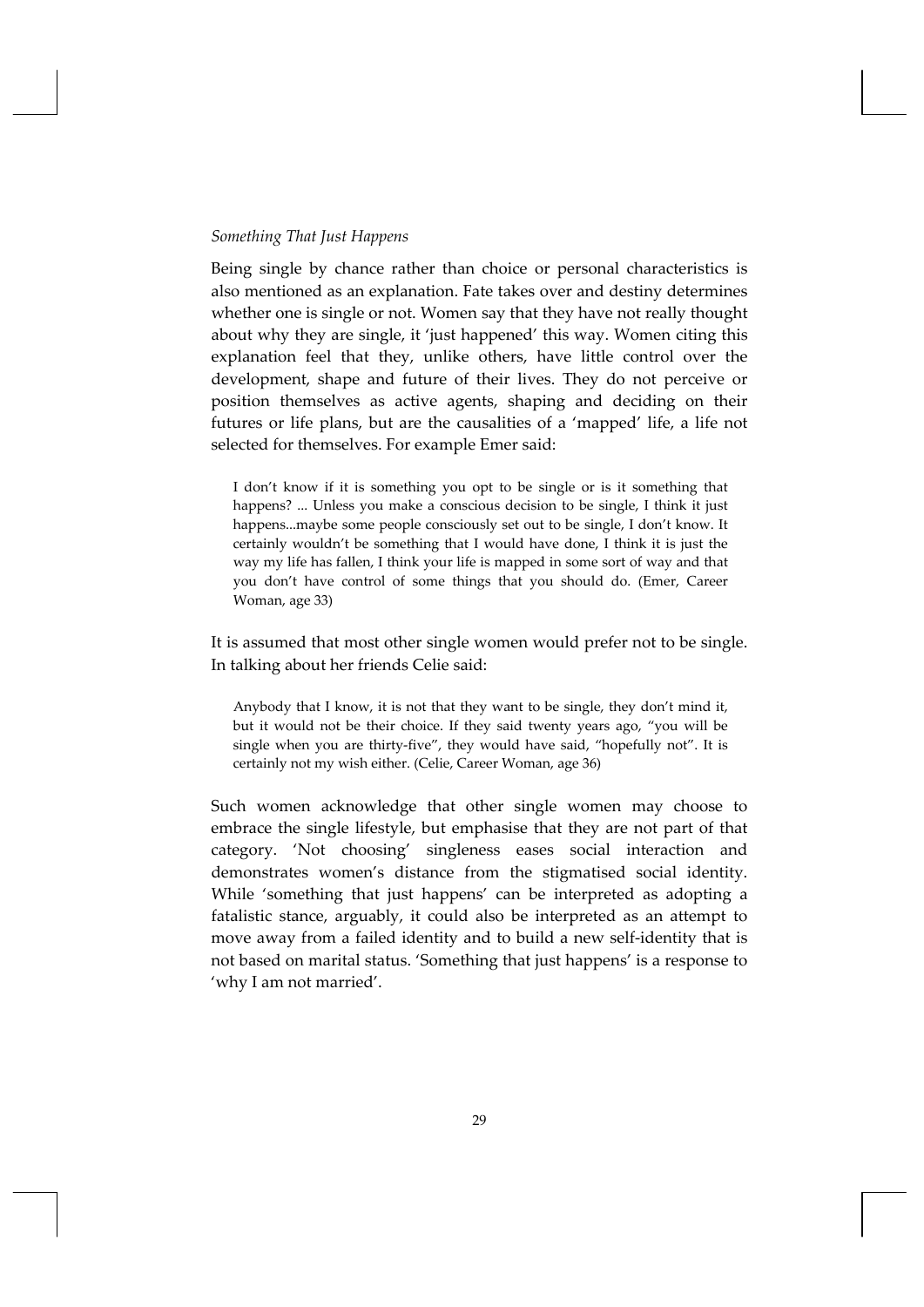#### *Being Needed by Others/Caring for Others*

Being single as a consequence of caring for elderly parents for a long number of years is a commonly used explanation, as many single women have had caring responsibilities. As noted above, being single can identify a woman in a family as the most likely candidate to care for parents/relatives and single women speak of their obligation and willingness to care. One woman equates her mother's need for her care and protection and her own unquestioning fulfilment of that need as being similar to '...a family situation, of being married, that I was needed, I was part of that'. But a history of caring is also cited as the reason why women are currently single. Women say that they had no choice but to remain single during the care period, explaining that caring reduced their chances to meet potential partners as leisure time and opportunities for socialising were limited. Caring identities and single identities are interwoven. It is clear that caring is a labour-intensive and relationshipexclusive activity. Being an active carer is also presented as a deterrent to any man who might be interested in a relationship. Women in long‐term caring situations comment that they could not choose between caring for a parent and a partner and they would not expect a man to share a home with them while they were caring for an elderly dependent. Sadhb reflected a gendered view of caring, implying that a potential male partner could not be expected to care for her relatives or be involved in caring work. She asked:

how could I have somebody else here? ... How would you expect them to, how would you expect any man to, he would have to play a role in minding. It wouldn't be fair ... (Sadhb, Carer, age 33)

In the following two quotes at least nine reasons why women in general stay single are mused upon:

For a number of reasons, I suppose really. Some of them would be, bad experiences in relationships, others would be very independent and could not get on with anybody, ultimately wanting to be the boss all the time. Perhaps being very selective and not discounting the idea that maybe if it happens, it happens, but I am not just going to break my neck to make it happen. (Betty, Career Woman, age 42)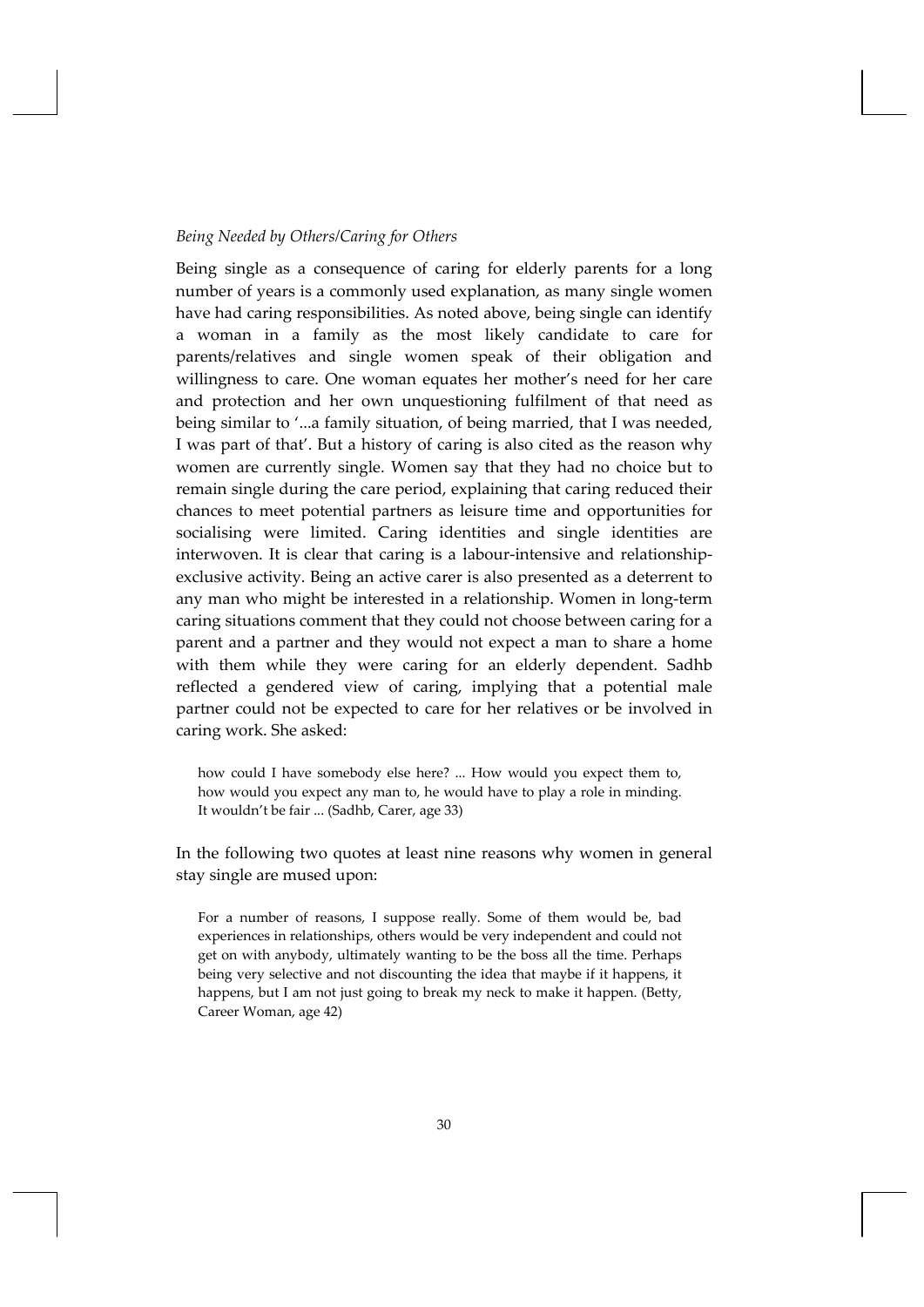I know that a lot of them, that marriage does not appeal to them, they value their independence, they don't particularly want to mother ... but for probably most of them, they just don't want to get into that situation, of family, home, children, whatever, and I suppose some of them don't like the idea of being tied down in a materialistic way, like owning a house … they like moving from country to country … (Nancy, Career Woman, age 36)

Another woman talked about independence for single women as being very 'positive' and a possibility only recently realised for women in Ireland. In Margaret's explanation, in addition to the benefits of singleness, the possibility of singleness as an alternative option to marriage is indicated:

(Most women stay single) because most of them can. They are able to achieve now what they couldn't achieve long ago without a husband. They couldn't have a home. They can get their own home. They have their job, they have their independence. They don't want to let go of these things … They can go away and can go on holidays every year. (Margaret, Carer, age 56)

In women's explanations of 'why I am single', a variety of representations of pathways into singleness can be discerned: singleness as a necessity, singleness as situational, singleness as preferred, singleness as temporary, singleness as permanent, singleness as an outcome of social constraints and personal preferences. Women use whichever explanation is most appropriate to the context, audience and own preference for truth telling. Critically however, women attempt to use the explanation that is most effective in managing information about themselves which would shield them from further stigmatisation. The existence and ease with which women use the explanations suggest that they are devised and serve as stigma management strategies at a personal and individual level.

I suggest that the explanations also bear closer scrutiny. The explanations can reveal biographical details about the speaker, explaining not only 'why I am single' but also 'who I am and where do I fit'. As such the explanations are identity accounts, tied to women's self‐identity. I suggest that an interpretation of the single stories as narratives of the self can reveal the emergence of resistance to dominant social identities for women in Irish society. Each explanation highlights dissatisfaction with traditional conceptions of how to be a woman. In terms of the stigmatised social identity, most women would describe themselves as 'involuntary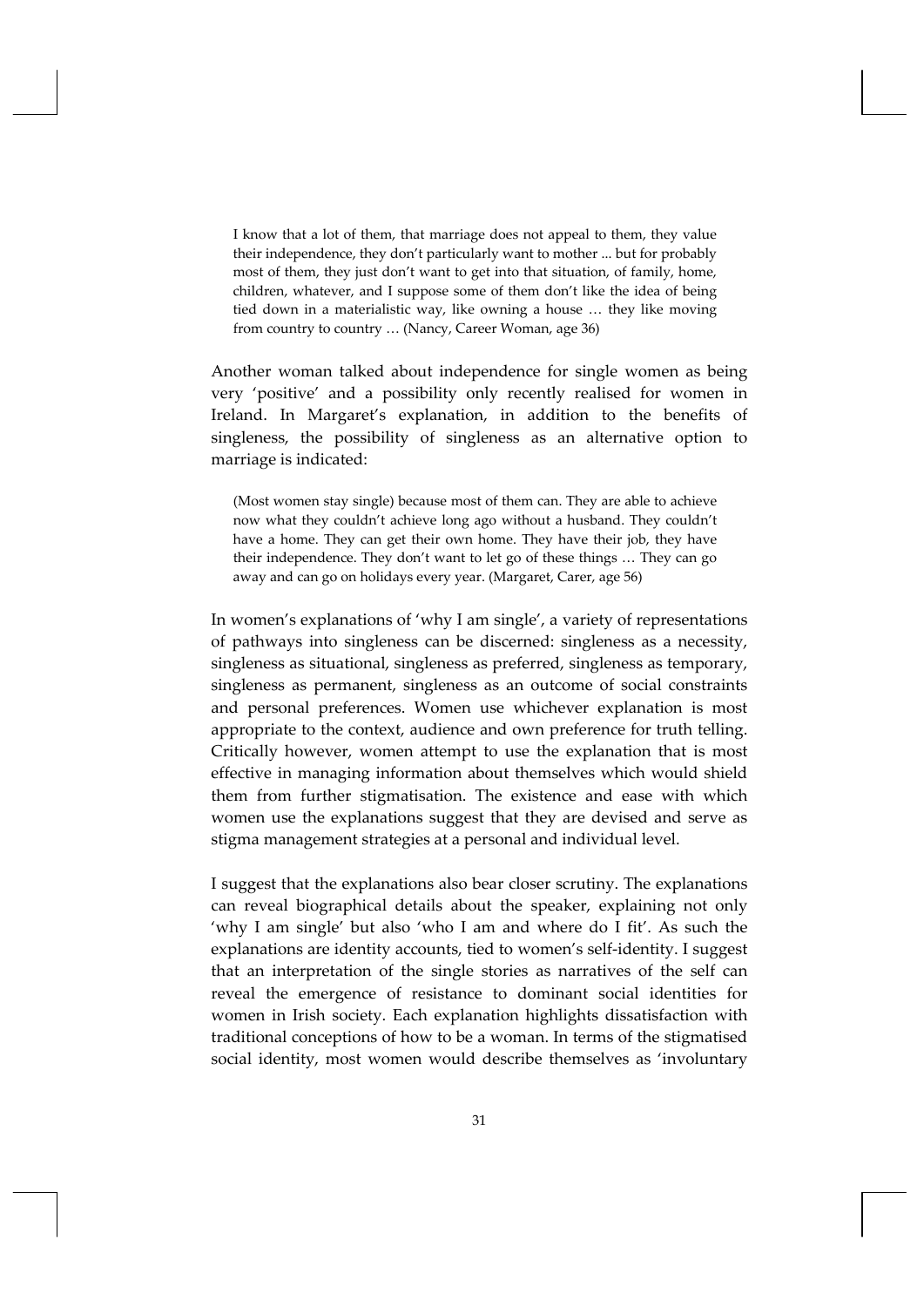singles': education, career, caring for others being prioritised over intimate relationships or singleness as a consequence of dissatisfaction with inegalitarian relations between women and men. At one level, arguably this is a rational response to stigma, seeking to distance oneself from any responsibility for one's single status. But women's very commitment to career, education, caring or seeking the 'pure relationship' and crucially, the concomitant valuing of emotional and financial independence, present an alternative though tensional identity, based on preference for the single lifestyle and it's possibilities.<sup>[9](#page-4-3)</sup> A new, critical identity for women emerges, caught between the traditional, gendered, social identity of womanhood and autonomous single self-identity. This critical identity seeks to counterpoise independence with the desire for intimacy, in the context of exercising choice in one's relationships with others ‐ a balance not easily achieved. However, women's resisting voices can be heard in the narrative accounts of 'why I am single'!

## *Concluding Comment*

Single stigma operates on a deep level in contemporary Irish culture: it is evident in the routine interactions between single women and their friends, families, acquaintances and strangers, all of whom focus critical comment on women's marital status, childlessness and sexuality. It is evident from women's accounts of interactions with others that a gendered, stigmatised social identity continues to inform and intrude into social interactions with single women, underpinning a conception of womanhood tied to heterosexuality, marriage and motherhood. In response, single women utilise a repertoire of stigma management strategies: these are effective in managing face‐to‐face interactions. Stigma management strategies are not generally regarded as having the potential to fundamentally challenge conceptions of how to be a woman, for example. Despite this, evidence of the valuing of single self-identity and resistance to dominant woman identities are clearly evident in the narrative accounts women use to explain 'why I am single'. It is in these resisting voices that the possibilities for expanding women's identities in contemporary Ireland lie.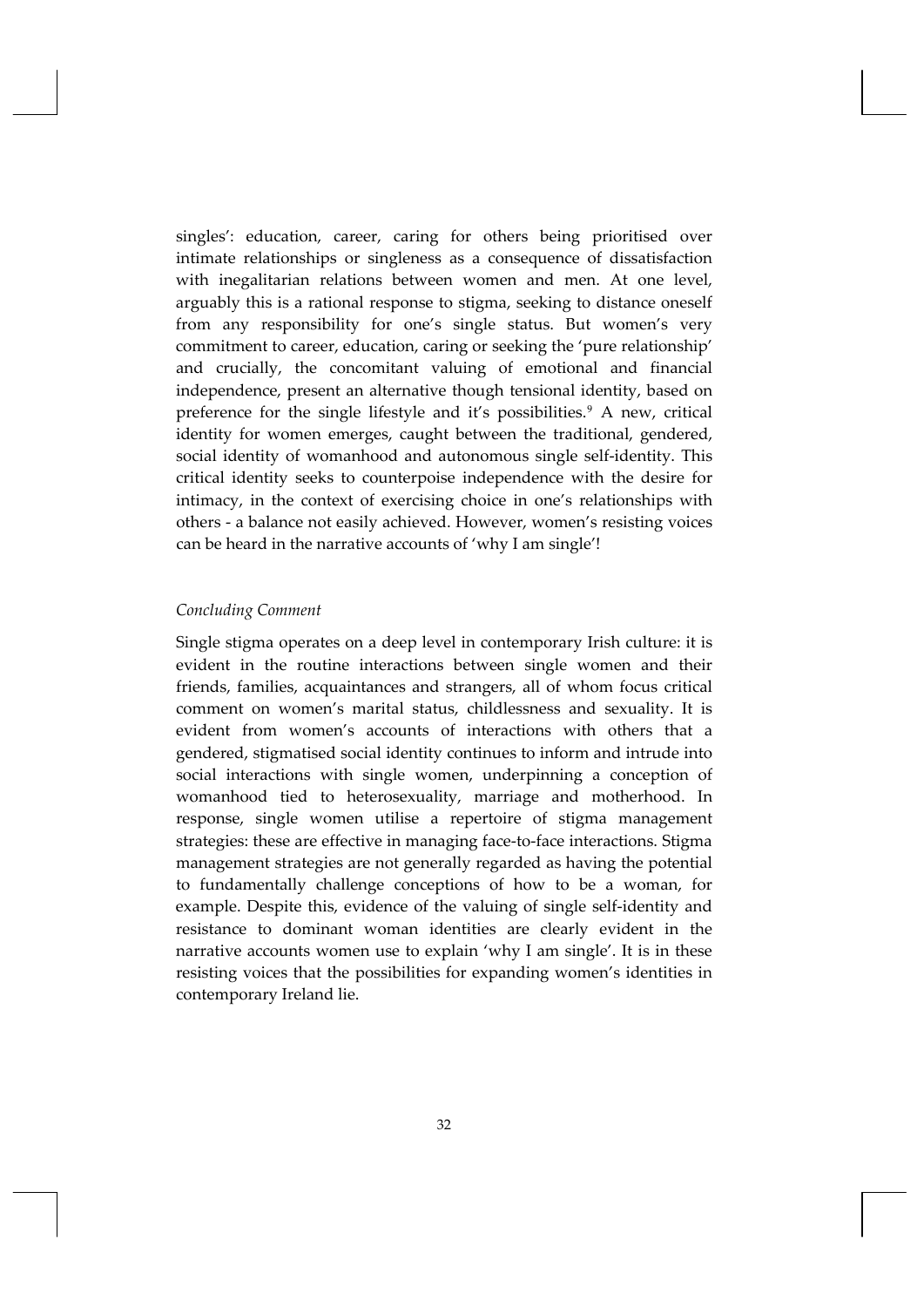## Notes

<sup>1</sup> Considering the centrality of the family to Irish culture, there has been little contemporary sociological research on single people. The few published works include: a study of rural Irish bachelors, Chris Curtin and Tony Varley. 1987. 'Marginal Men? Bachelor Farmers in a West of Ireland Community', in Curtin, C. Jackson, P. and O'Connor, B., (eds) *Gender in Irish Society,* Galway; my own work on the sociological/historical marginalisation of single women, Anne Byrne. 1997. 'Single Women in Ireland: A Re-examination of the Sociological Evidence', in Byrne, A, and Leonard, M, (eds) *Women and Irish Society: A Sociological Reader,* Belfast, and a comparative report on the socioeconomic situation of single women in the European Community, Jane Millar. 1991. *The Socio-Economic Situation of Solo Women in Europe,* Commission of the European Communities: Brussels. An Irish report was prepared for the European study, Anne Byrne. 1989. *The Socio-Economic Situation of Single Women in Ireland, 1989,* National Report, UCG. Two recent postgraduate theses are concerned with singleness among women: Mairead Flynn. 1992.*Self-Actualisation: A Study of Married and Single Women in the Dublin Area,* Unpublished M.Phil. in Women's Studies, Trinity College, and Breeda Duggan. 1993. *Single Women,* MA in Women's Studies, UCC.

- 2 The term familism is used by Michelle Barret and Mary McIntosh. 1982.*The Anti-Social Family.* Verso: UK, as 'the propagation of politically pro-family ideas' while familisation refers to 'the strengthening of families themselves' (Barret and Macintosh, p. 26). Familism, based on biological essentialism and appeals to nature (i.e. inequality and difference as natural therefore inevitable), is they argue, an ideology which seeks to justify and legitimate social and gender inequalities.
- 3 From 1995–1999, I engaged in a collaborative study with thirty single (nevermarried), non-cohabiting, childless women, over the age of thirty, in the West of Ireland, about the meaning of singleness and single identity. This study, *Single Women's Identities in Contemporary Irish Society* is my Ph.D. research, Dept of Government and Society, University of Limerick, February 2000.
- 4 Erving Goffman. 1963. *Stigma: Notes on the Management of Spoiled Identity.* Penguin: UK, p. 15.
- 5 My understanding of self and social identities is inspired by the work of George Herbert Mead. 1934. *Mind, Self and Society from the Standpoint of a Social Behaviourist* (ed. CW Morris). University of Chicago Press: Chicago, and feminist philosophical theoretical work which positions identity as constructed in relationship with others (see Marilyn Friedman. 1997. 'Autonomy and Social Relationships: Rethinking the Femininst Critique', in Meyers, Diana Tietjens, (ed) *Feminist Rethink the Self,* Westview Press: USA and Diana Tietjens Meyers. 1989. *Self, Society and Personal Choice,* Columbia University Press: New York. Judith Howard. 1991. notes that the self is considered to be implicated in identity, based not on the proof or otherwise of the existence or validity of self, but in the human tendency to believe that individuals possess a sense of self and that this has social consequences, Judith Howard. 1991. 'The Self-Society Dynamic', in Howard, Judith and Callero, Peter, *The Self-Society Dynamic: Cognition, Emotion, Action,* Cambridge